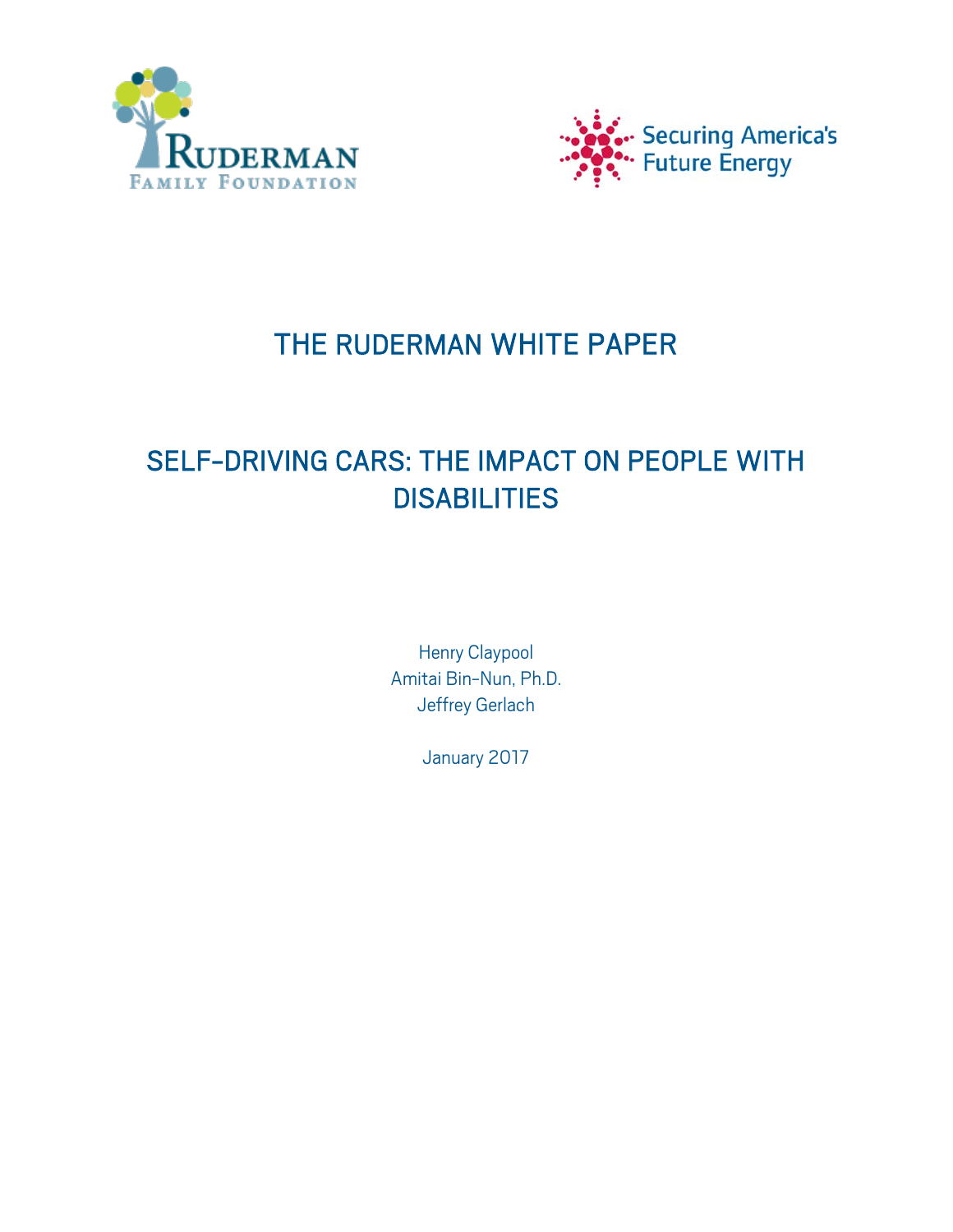# <span id="page-1-0"></span>Table of Contents

# The Ruderman Family Foundation

One of our goals at the Ruderman Family Foundation is to change the public's awareness of people with disabilities. More specifically, we make the argument that full inclusion of people with disabilities is not a matter of charity, but of civil rights. We researched this White Paper in order to further the awareness around this civil rights movement. We believe that the results we found will meaningfully contribute to the conversation around the need for technology developers to keep the disability community in mind as they continue to innovate and advance.

# Our Mission

The Ruderman Family Foundation believes that inclusion and understanding of all people is essential to a fair and flourishing community. Guided by our Jewish values, we support effective programs, innovative partnerships, and a dynamic approach to philanthropy in our core area of interest: advocating for and advancing the inclusion of people with disabilities in our society. The Foundation provides funding, leadership, expertise and insight in the U.S. and Israel, with offices in both countries. Visit us at: [http://www.rudermanfoundation.org.](http://www.rudermanfoundation.org/)

# Securing America's Future Energy

Securing America's Future Energy (SAFE) is a nonpartisan, not-for-profit organization committed to reducing America's dependence on oil and improving U.S. energy security in order to bolster national security and strengthen the economy. SAFE believes that autonomous vehicles will lead to greater utilization of advanced fuels like electricity and natural gas. This will ultimately end the monopoly of and drastically reduce demand for oil in the transportation sector while virtually eliminating crash fatalities and granting new mobility to millions of Americans. SAFE has an action-oriented strategy addressing politics and advocacy, business and technology, and media and public education. More information can be found a[t secureenergy.org.](http://secureenergy.org/)



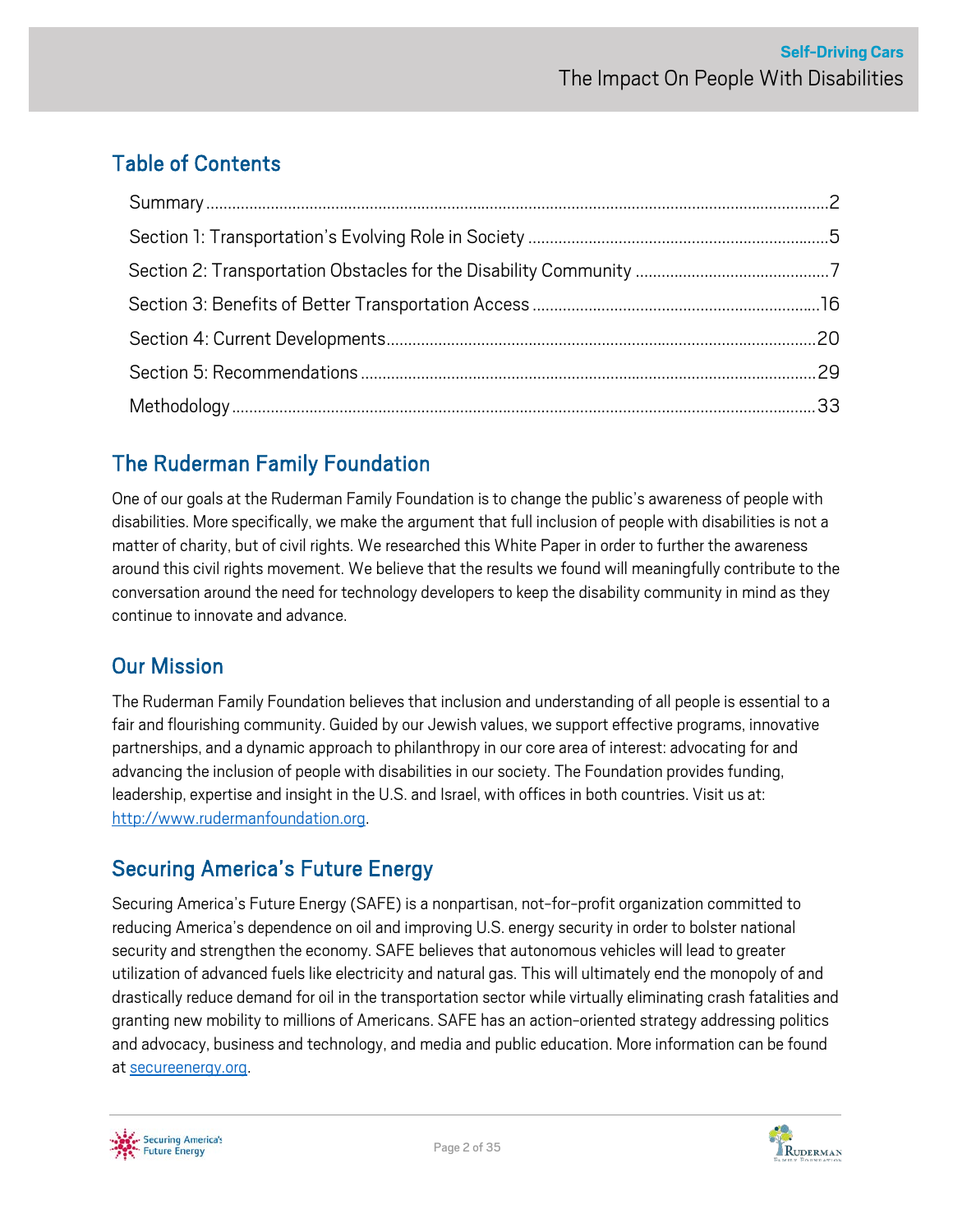# Authors

Henry Claypool is the former Director of the Health and Human Services Office on Disability and a founding Principal Deputy Administrator of the Administration for Community Living. He also served as a presidentially-appointed member of the Federal Commission on Long-Term Care, advising Congress on how long-term care can be better provided and financed for the nation's older adults and people with disabilities, now and in the future, and was Executive Vice President of the American Association of People with Disabilities, which promotes equal opportunity, economic power, independent living and political participation for people with disabilities. He is Affiliated Faculty at the Institute for Health & Aging at UCSF and principal of Claypool Consulting.

Amitai Bin-Nun, Ph.D., is the Director of the Autonomous Vehicle Initiative at Securing America's Future Energy (SAFE). Amitai is a former Associate at the Harvard Kennedy School's Science, Technology, and Public Policy Program, and worked in the private sector on KPMG Strategy's innovation team. Amitai also served as an energy and technology policy fellow in the office of Senator Chris Coons and as a AAAS Fellow at the U.S. Department of Energy's Office of Energy Efficiency and Renewable Energy. Amitai earned a doctorate in theoretical astrophysics at the University of Pennsylvania, where his thesis explored using black holes as a window into extra dimensions.

Jeffrey Gerlach is a Senior Policy Analyst at Securing America's Future Energy (SAFE), where he conducts research, writing, and content development for SAFE's policy team. He previously worked at a management consulting firm, where he supported the Department of Energy. Additionally, he worked on multiple political campaigns in Minnesota. Mr. Gerlach received his B.A. in Political Science from the University of St. Thomas and his Master of Public Policy from the University of Chicago.

# Additional Contributors

Kristina Kopi**ć**, Advocacy Content Specialist at Ruderman Family Foundation

### Language Disclaimer

We at the Ruderman Family Foundation want to acknowledge that language use in the context of disabilities is an important issue that generates both strong discussion and strong feelings. The most frequent point of contention is whether people-first or identity-first language should be used. While it is our policy at the Ruderman Family Foundation to use people-first language (i.e. a person with a disability), we acknowledge that several segments of the disability community prefer identity-first language (i.e. a disabled person). The authors of this Ruderman White Paper have chosen to use person-first language which is bound not to be favored by some segments of the disability community. We are aware of these differences and, in the absence of any consensus, acknowledge and respect both perspectives. The Ruderman Family Foundation and the writers of the Ruderman White Paper denounce the use of any stigmatizing or derogatory language.



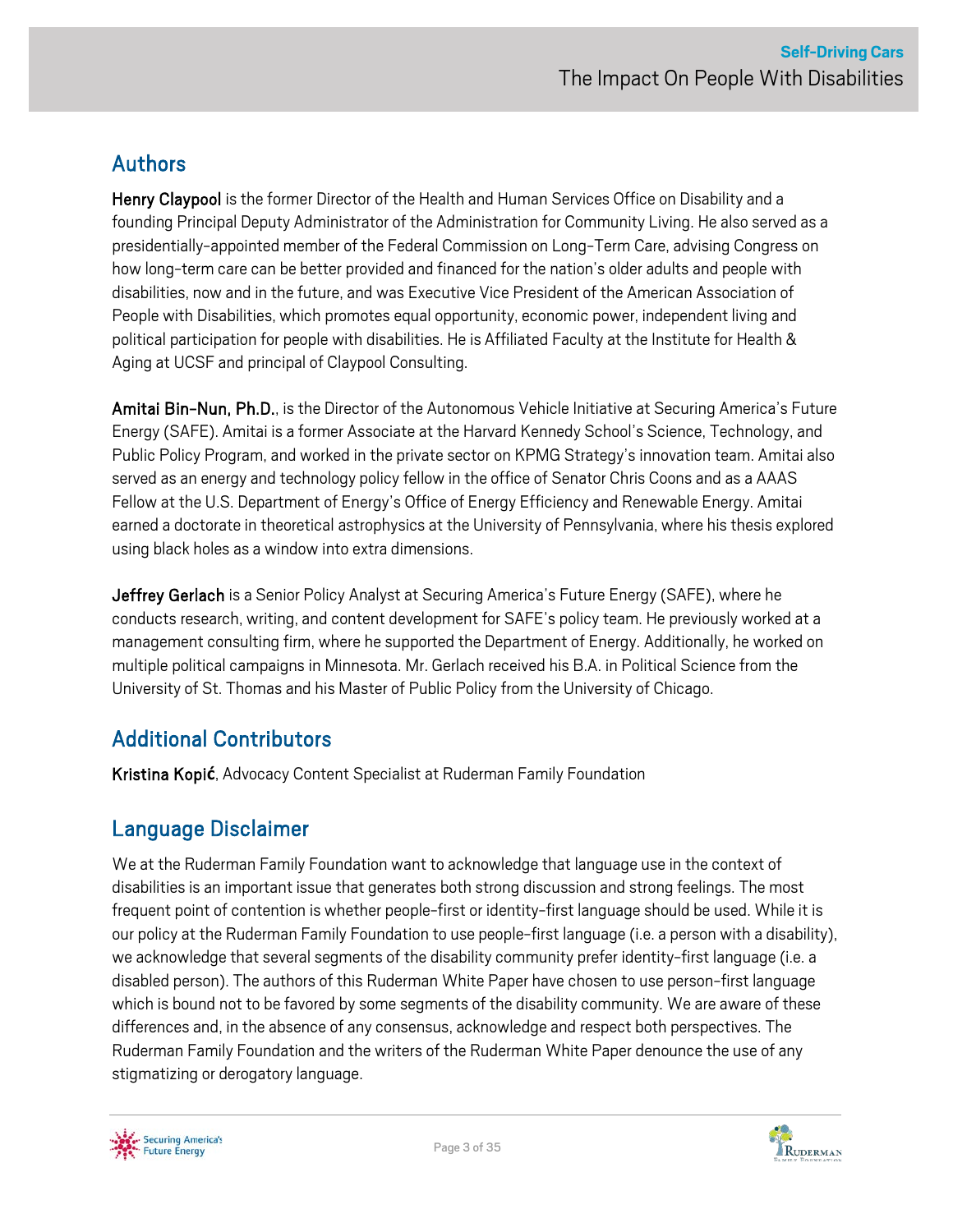### **Summary**

- In the United States, approximately one in every five people, or more than 57 million, has a disability. This includes the more than 3.8 million veterans with a service-connected disability. The most recent government transport survey indicated that six million individuals with a disability have difficulty getting the transportation they need.
- **Transportation is a key community-based support that allows individuals to fulfill their civic** responsibilities and makes it possible to enjoy one's civil rights. When a disability limits transportation options, this can result in reduced economic opportunities, isolation that exacerbates medical conditions or leads to depression, and a diminished quality of life.
- Mitigating transportation related obstacles for individuals with disabilities would enable new employment opportunities for approximately 2 million individuals with disabilities, and save \$19 billion annually in healthcare expenditures from missed medical appointments. This is in the context of the anticipated broader impacts of autonomous vehicles: \$1.3 trillion in savings from productivity gains, fuel costs, and accident prevention, among other sources.
- As new transportation technologies such as on-demand mobility solutions and, in the near future, autonomous vehicles enter the mainstream they offer significant potential for reducing transportation obstacles for Americans with disabilities.
- Across the country, autonomous vehicle legislation is being discussed, but little attention is being given to the role this technology can play in serving individuals with disabilities. There is a need for the disability community to organize, learn more about the technology, and enhance its advocacy efforts. Additionally, there is a need for technology developers to become better educated on the need and value of designing their vehicles with the disability community in mind.



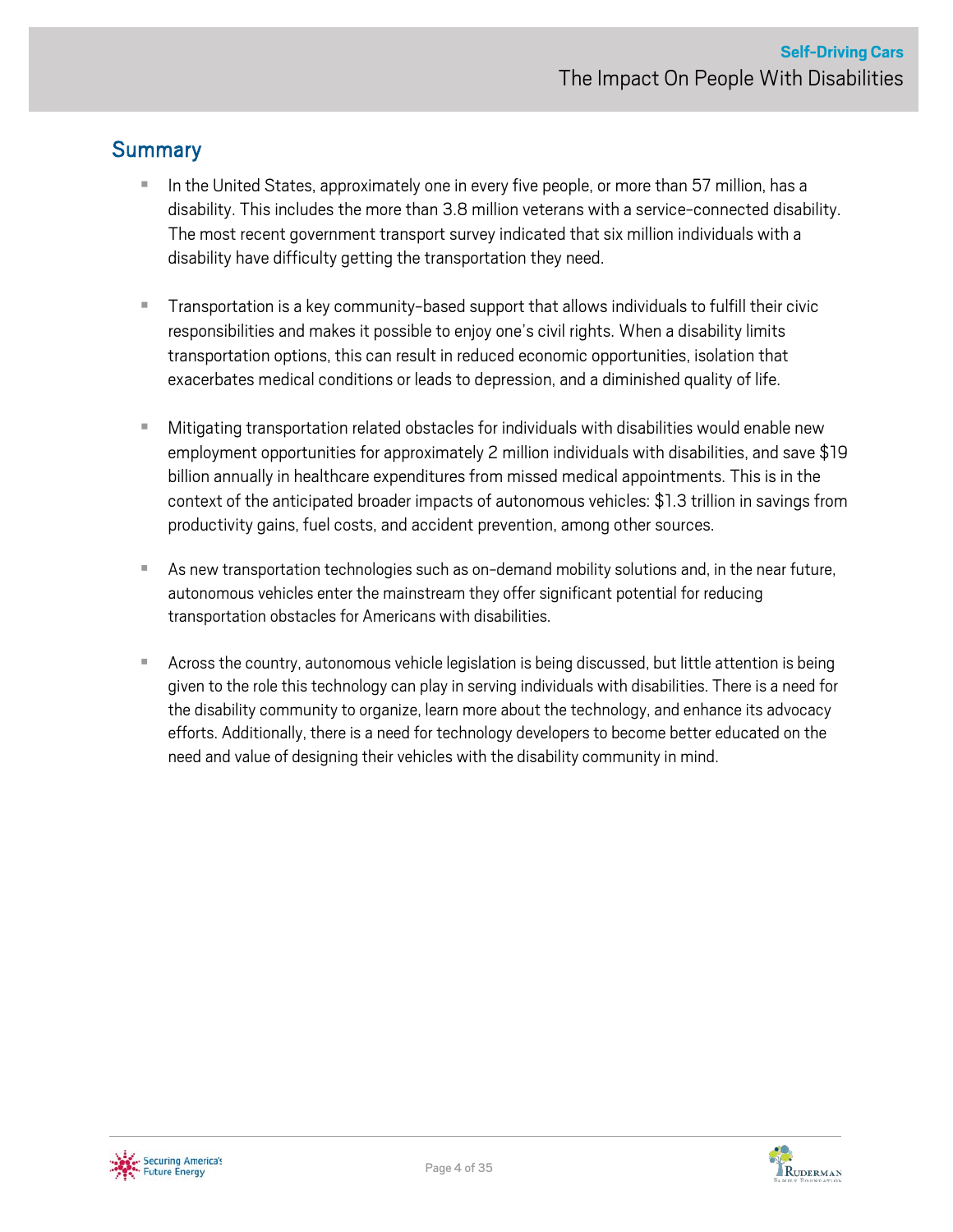# <span id="page-4-0"></span>Section 1: Transportation's Evolving Role in Society

#### Transportation's Role in Society

Many Americans take reliable transportation for granted. We may complain about heavy traffic or overcrowded public transportation systems, but for the most part we get where we need to go in a manner that does not interfere with our daily activities. In the United States there is more than one car for every licensed driver.<sup>[1](#page-4-1)</sup> This reflects the reality that individuals need transportation to participate effectively in the modern economy and to maintain an enriching social life. Mitchell Ross, a transportation expert at New York University, recently stated that in New York City, "it's far more important to have a MetroCard than a college degree" for economic mobility.<sup>[2](#page-4-2)</sup>

The transportation sector is one of the largest in the United States, interacting with nearly every facet of the economy. To better envision this scale, it helps to realize that one in seven jobs is transportation related.<sup>[3](#page-4-3)</sup> Investment in transportation technology is also directly tied to increases in national productivity and U.S. economic growth. For example, the completion of the transcontinental railroad in 1869 reduced cross-country travel times from months to days and led to the urbanization of the Midwest.<sup>[4](#page-4-4)</sup> The construction of the interstate highway system in the 1950s returned more than \$6 in economic productivity for every \$1 spent. [5](#page-4-5) Today, transportation's role in the economy has arguably never been more important. Last year, both personal automobile sales and U.S. vehicle miles traveled (VMT) stood at all-time highs. $^6$  $^6$  However, while the United States has made great strides in increasing the accessibility of transportation, access still remains off-limits to many in the disability community.

The most recent government transport survey conducted in 2003 indicated that 15 million Americans have difficulty getting the transportation they need, including more than six million individuals with disabilities.<sup>[7](#page-4-7)</sup> Problems with obtaining access to transportation disproportionately affect individuals with disabilities, indicating that systemic barriers exist, which may, in turn, contribute to lower rates of employment, education, and income. <sup>[8](#page-4-8)</sup> In particular, for a large subset of the disability community, many modes of transportation remain either inaccessible, unreliable, or ill-suited toward some or all of their transportation needs. Keith Jones' story below puts into perspective the difficulties individuals with disabilities face on a daily basis when attempting to utilize transportation services.



<span id="page-4-1"></span><sup>&</sup>lt;sup>1</sup> U.S. Census Bureau, American Community Survey.

<span id="page-4-2"></span><sup>&</sup>lt;sup>2</sup> Gothamist, "Public Transit Helps New Yorkers Earn More Money," January 2015.

<span id="page-4-3"></span><sup>&</sup>lt;sup>3</sup> Note: Accounting for \$1.6 trillion of spending, or 10% of the GDP, behind only housing, healthcare, and food. One in seven jobs is transportation related (Bureau of Transportation Statistics, "Economic Impact on Transportation.").

<span id="page-4-4"></span><sup>4</sup> History.com, "Transcontinental railroad completed," 2009; and Jeremy Atack, Fred Bateman, Michael Haines, Robert Margo, "Did Railroads Induce or Follow Economic Growth? Urbanization and Population Growth in the American Midwest, 1850-60," The National Bureau of Economic Research, January 2009.

<span id="page-4-5"></span><sup>5</sup> Federal Highway Administration, Public Roads, July/August, 1999.

<span id="page-4-6"></span><sup>6</sup> Federal Highway Administration, "U.S. Driving Tops 3.1 Trillion Miles in 2015, New Federal Data Show," Press Release, February 22, 2016.

<span id="page-4-8"></span><span id="page-4-7"></span><sup>7</sup> Bureau of Transportation Statistics, "Transportation Difficulties Keep Over Half a Million Disabled at Home," April 2003.  $8$  Id.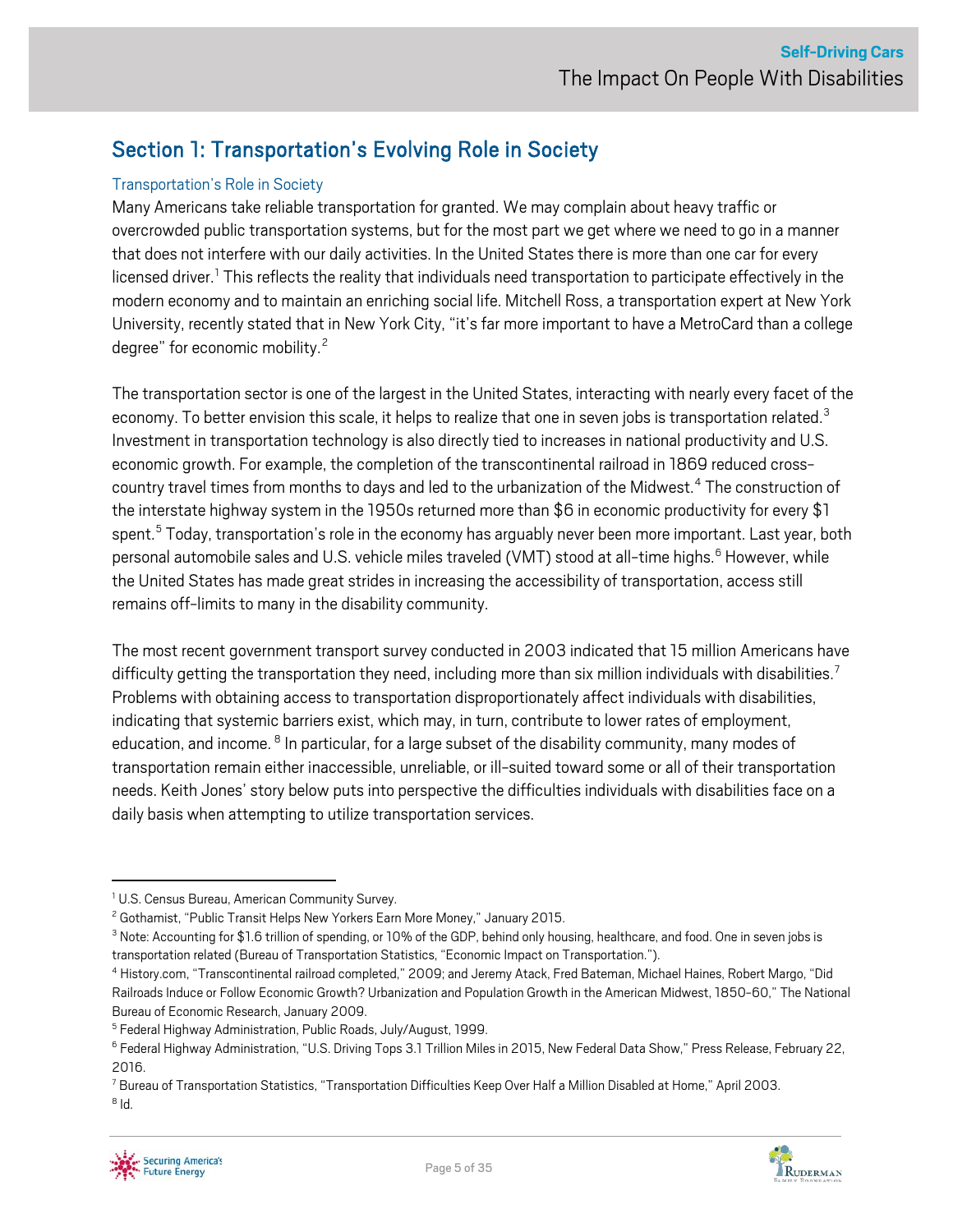Keith Jones, a resident of Boston, grew up in the 1970s and witnessed a school system that, for the most part, segregated children with severe disabilities from those without. Due to his cerebral palsy, which affects his ability to control his muscles, he attended a separate school for children with disabilities. Today, even though much progress has been made with the passing of the Americans with Disabilities Act (ADA), Jones still believes that accessible transportation for individuals with disabilities lags behind.

On the topic, Jones said, "I have kids to care for. Trying to get everyone to travel somewhere together is a challenge. I can't even plan a short trip using paratransit because paratransit is only for me and my aide, not me, my aide, and my family. So, a family that doesn't have accessible transportation just can't go out. I can't book a reservation for a family of four and then be confident that the ride will be there. I usually plan three or four backup plans if I want to go somewhere and need to be on time."

Even seemingly mundane trips outside can be a challenge. Jones explained, "In some places, you almost have to have no fear. You have to have a daredevil mentality in some cities where the accommodations are not necessarily complete. Particularly when there is inclement weather. I have to make an assessment of whether the challenges I am going to face are worth the effort of dealing with a possible broken elevator, a bus driver that doesn't know how to accommodate my wheelchair, or a train full of people. I have to make a lot of assessments prior to making the decision to even leave my house."<sup>[9](#page-5-0)</sup>

Keith Jones, President of SoulTouchin' Experiences

As new transportation technologies such as on-demand mobility solutions and, in the near future, autonomous vehicles (AVs) enter the mainstream, they offer increased potential for reducing transportation barriers for Americans with disabilities. Capitalizing on these technologies will help a large segment of the population reach its full potential and increase their contributions to society, in turn strengthening our social fabric and economy. The following sections will document ways in which the current transportation system fails individuals with disabilities and outlines the potential benefits of full integration through emerging technologies.

<span id="page-5-0"></span><sup>&</sup>lt;sup>9</sup> SAFE interview with Keith Jones on October 7, 2016.



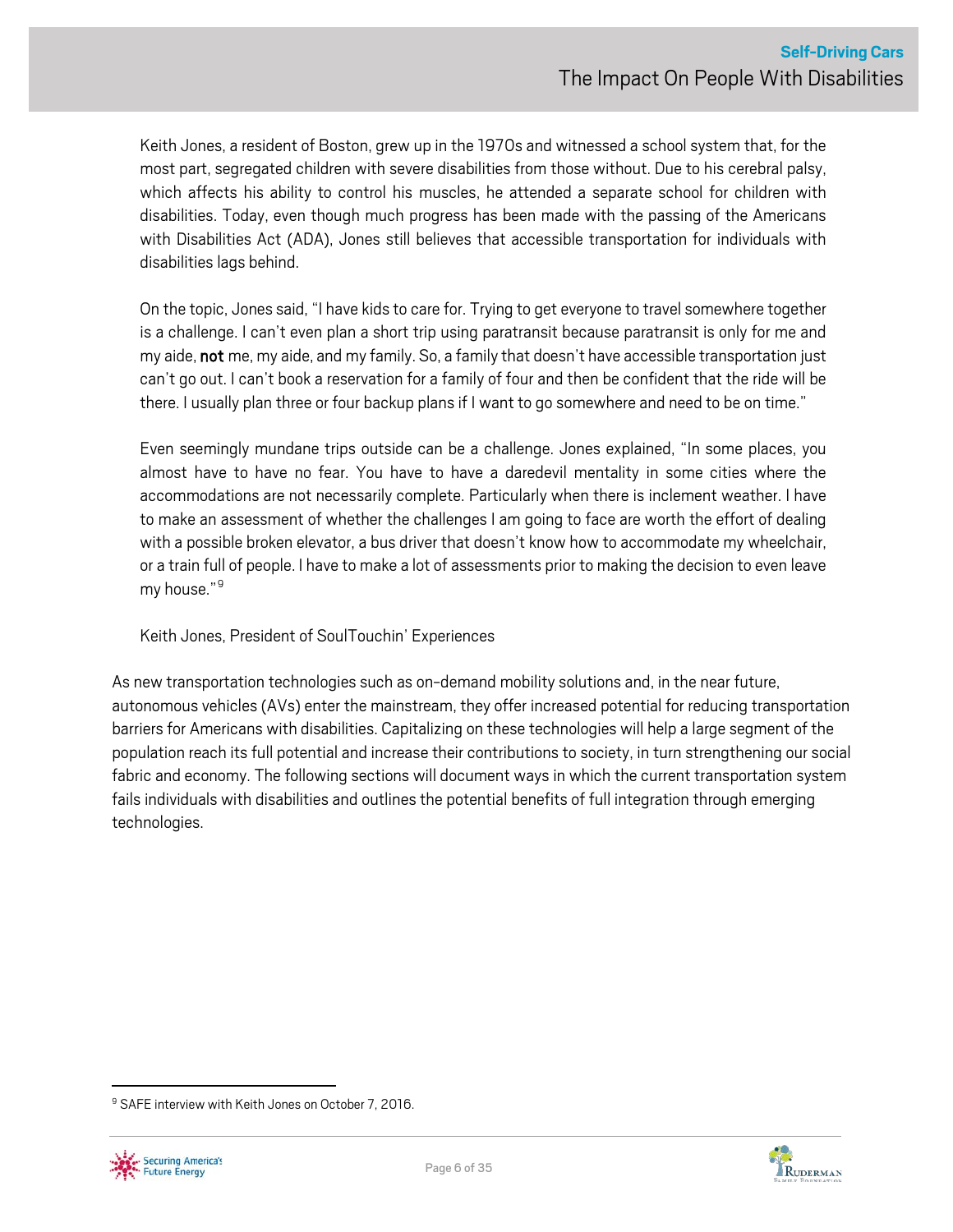# <span id="page-6-0"></span>Section 2: Transportation Obstacles for the Disability Community

### Legal Rights to Transportation

The Americans with Disabilities Act (ADA) provides some civil rights protection for people with disabilities. It prohibits discrimination in all areas of public life, including jobs, schools, transportation, and all public and private places that are open to the general public.<sup>[10](#page-6-1)</sup> The law was intended to ensure that people with disabilities have the same rights and opportunities as everyone else. In the case of transportation, Title II of the ADA states that public transportation offered by a state or local government must provide the same services to people with disabilities as those without.<sup>[11](#page-6-2)</sup> If a private company offers those transportation services, Title III of the ADA ensures equal access to public accommodations and services operated by that private entity.<sup>[12](#page-6-3)</sup> In other words, people with disabilities legally have a right to access the same transportation opportunities as people without.

The role of transportation in facilitating an individual's ability to exercise her or his civil rights is too important to be underestimated. Congress, in its findings when passing the ADA legislation, stated that, "…the Nation's proper goals regarding individuals with disabilities are to assure equality of opportunity, full participation, independent living, and economic self-sufficiency for such individuals."<sup>[13](#page-6-4)</sup> For those in our society that cannot drive a car, the current transportation infrastructure makesit almost impossible for these individuals to realize the full promise of the ADA.

#### Disability in the United States

Approximately one in every five people, or more than 57 million, has a disability in the United States. This includes the more than 3.8 million veterans with a service-connected disability.<sup>[14](#page-6-5)</sup> More than half of the population with a disability reports their disability"severely" limits at least one functional or participatory activity, as seen in Figure 1.<sup>[15](#page-6-6)</sup> While various organizations segment those in the disability community differently, it is important to understand how prevalent each type of disability is. Figure 2 utilizes Census Bureau data to illustrate the population with each type of disability. There are six disability types: hearing difficulty, vision difficulty, cognitive difficulty, ambulatory difficulty, self-care difficulty, and independent living difficulty. Further definitions of each disability type are defined in the table on page nine.<sup>[16](#page-6-7)</sup>

Individuals with disabilities often face obstacles to full integration into society that can be mitigated, reduced, or eliminated when the proper accommodations are made. Access to transportation is a key need for all Americans, and is an area where society can and should find better solutions.

- <span id="page-6-2"></span><sup>11</sup> ADA National Network, "An Overview of the Americans with Disabilities Act," 2015.
- <span id="page-6-3"></span> $12$  Id.



<span id="page-6-1"></span><sup>&</sup>lt;sup>10</sup> DOJ, Civil Rights Division, "The Americans with Disabilities Act of 1990 and Revised ADA Regulations Implementing Title II and Title III.

<span id="page-6-4"></span><sup>&</sup>lt;sup>13</sup> Michael Morris, "Building a Better Economic Future: A Progress Report for Individuals with Disabilities and Their Families in America," Southern New Hampshire University and Center for Economic Development, 2008, at 10.

<span id="page-6-5"></span>

<span id="page-6-6"></span><sup>&</sup>lt;sup>14</sup> Census Bureau, American Community Survey, 2015 Estimate.<br><sup>15</sup> Elizabeth A. Courtney-Long et. Al, CDC, "Prevalence of Disability and Disability Type among Adults — United States, 2013," July 31, 2015.

<span id="page-6-7"></span><sup>&</sup>lt;sup>16</sup> American Community Survey, "Disability History and Methodology."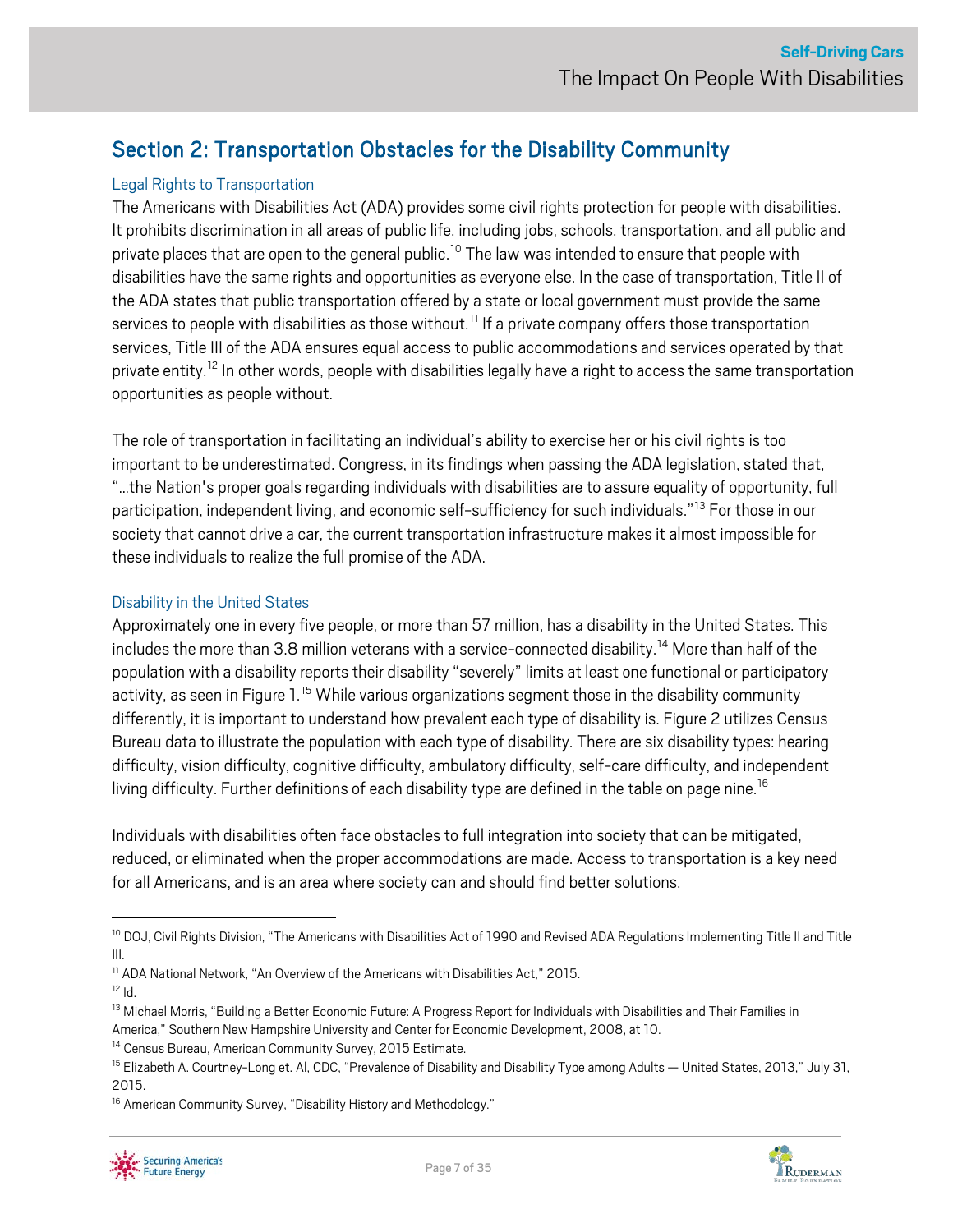







Note: Numbers in chart may be greater than total population due to double counting of individuals with disabilities in multiple functions. Source: Census Bureau, 2015 ACS

Approximately 40 percent of those who report difficulties accessing transportation are people with disabilities.<sup>[17](#page-7-0)</sup> Roughly 20 percent of the population has a disability, which means a disproportionate fraction of the population with disabilities has difficulty accessing transportation, demonstrating that the civil right of equal access is not readily available to people with disabilities.

<span id="page-7-0"></span><sup>&</sup>lt;sup>17</sup> Bureau of Transportation Statistics, "Transportation Difficulties Keep Over Half a Million Disabled at Home," April 2003.



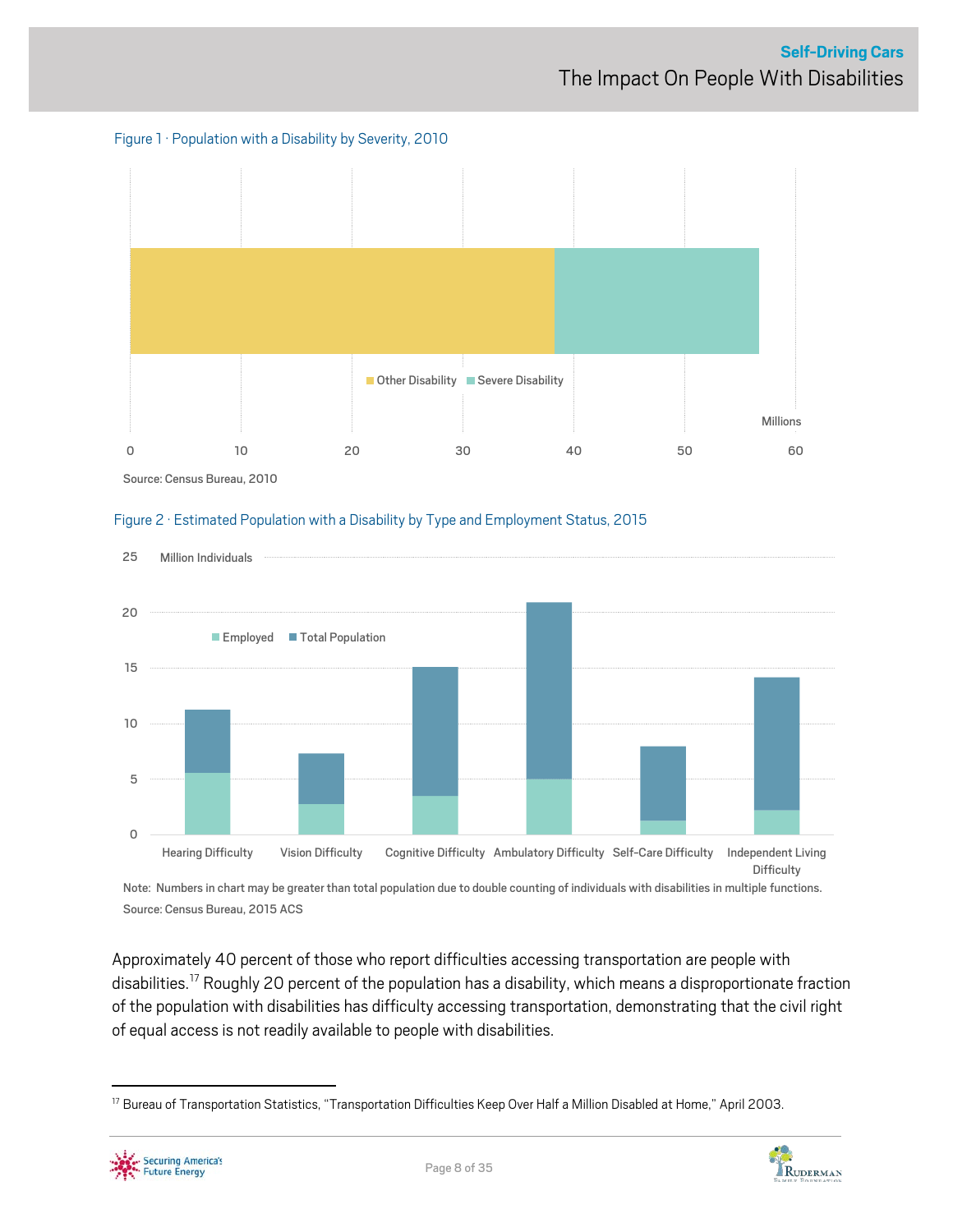There is overwhelming evidence that individuals with disabilities experience limitations with access to transportation. While not all individuals with disabilities face transportation challenges, many of them do, particularly those with severe cognitive, mobility, or vision impairments. And while having a disability has the potential to present significant obstacles and limits options for mobility, it should not lead to reduced economic opportunities, social exclusion, or a diminished quality of life. Unfortunately for many, it does.

#### Table 1 · Disability Segmentation and Definitions

| <b>Current U.S. Census Disability Segmentation</b> |                                                                                                                                                      |  |  |
|----------------------------------------------------|------------------------------------------------------------------------------------------------------------------------------------------------------|--|--|
| <b>Hearing Difficulty</b>                          | Deaf or having serious difficulty hearing (DEAR).                                                                                                    |  |  |
| Vision Difficulty                                  | Blind or having serious difficulty seeing, even when wearing glasses (DEYE).                                                                         |  |  |
| Cognitive Difficulty                               | Because of a physical, mental, or emotional problem, having difficulty<br>remembering, concentrating, or making decisions (DREM).                    |  |  |
| <b>Ambulatory Difficulty</b>                       | Having serious difficulty walking or climbing stairs (DPHY).                                                                                         |  |  |
| Self-Care Difficulty                               | Having difficulty bathing or dressing (DDRS).                                                                                                        |  |  |
| Independent Living<br>Difficulty                   | Because of a physical, mental, or emotional problem, having difficulty doing<br>errands alone such as visiting a doctor's office or shopping (DOUT). |  |  |

#### Social Impacts

In an ideal world, the protections of the ADA would ensure access to transportation. The reality, however, is that most forms of both public and private transportation remain far less than fully accessible, reliable, or convenient to the disability community. Such challenges lead to reduced mobility for manyindividuals with disabilities, which can often result in social isolation. There are approximately 3.5 million individuals who never leave their home, including 1.9 million with disabilities, as shown in Figure 3.<sup>[18](#page-8-0)</sup> Many of these individuals tend to be older, have more severe disabilities, and have already expressed mobility difficulties. [19](#page-8-1) Ultimately, it is to the detriment of society that the participation and contributions of such a large segment of the population are stifled.

Research has linked social isolation to increased problems with mental health and even early death.<sup>[20](#page-8-2)</sup> In 2014, 44 percent of those with a disability also reported experiencing depression at least once in their lives, while only 11 percent without a disability reported the same.<sup>[21](#page-8-3)</sup> While depression is often a psychological disability in and of itself, it is important to think of it as a comorbidity, as people with a significant functional impairment may live with depression due to isolation as a direct result of a lack of mobility options. While transportation is not the sole cause of social isolation, it is a major contributor.<sup>[22](#page-8-4)</sup>



<span id="page-8-0"></span><sup>&</sup>lt;sup>18</sup> DOT, Bureau of Transportation Statistics.

<span id="page-8-1"></span> $19$  Id.

<span id="page-8-2"></span><sup>&</sup>lt;sup>20</sup> Maia Szalavitz, "Social Isolation, Not Just Feeling Lonely, May Shorten Lives," Time Magazine, March 26, 2013; and Ichiro Kawachi and Lisa F. Berkman, "Social Ties and Mental Health", Journal of Urban Health (2001).

<span id="page-8-3"></span><sup>&</sup>lt;sup>21</sup> CDC, Disability and Health Data System.

<span id="page-8-4"></span><sup>&</sup>lt;sup>22</sup> Susan Kenyon, Glenn Lyons, and Jackie Raffety, "Transport and social exclusion: investigating the possibility of promoting inclusion through virtual mobility", Journal of Transport Geography (2002).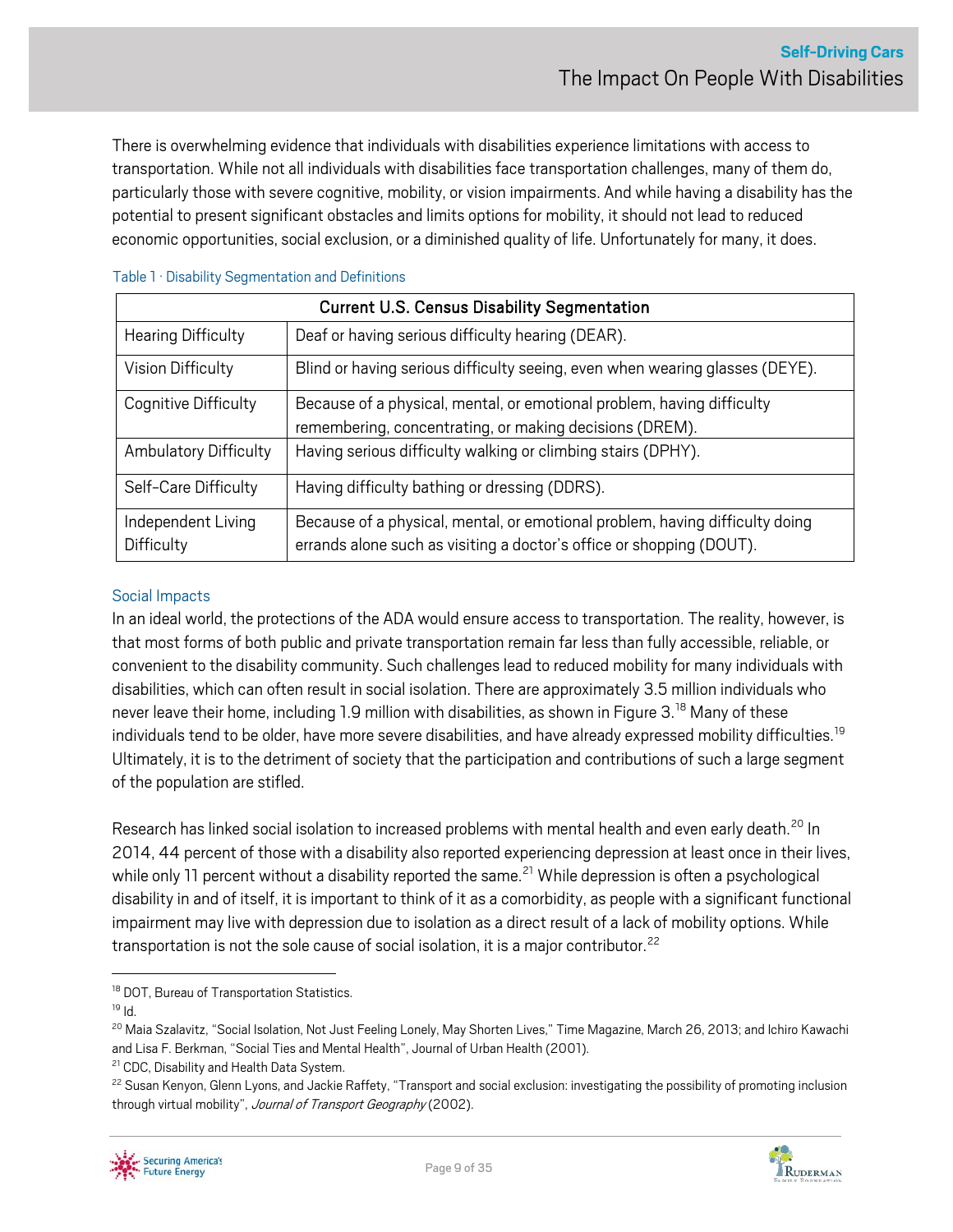

#### Figure 3 · Weekly Frequency of Trips Outside Home

Transportation Disparities

In a 2003 survey conducted by the U.S. Department of Transportation, individuals with disabilities were more likely to report obstacles with nearly every aspect or mode of the transportation system.<sup>[23](#page-9-0)</sup> Nearly 20 percent reported that their disability makes transportation difficult to use, while no or limited public transportation was the most frequent complaint about the transportation system.<sup>[24](#page-9-1)</sup> Furthermore, 45 percent did not have access to a passenger vehicle.<sup>[25](#page-9-2)</sup>

The unsurprising result is that individuals with disabilities travel much less than individuals without disabilities. In the same Department of Transportation survey, people with disabilities reported using every mode of transportation less often, as seen in Figure 4, with the exception of taxicabs and personalized motor transportation, such as electric wheelchairs, scooters, or golf carts. [26](#page-9-3)



<span id="page-9-0"></span><sup>&</sup>lt;sup>23</sup> DOT, Bureau of Transportation Statistics.

<span id="page-9-1"></span><sup>24</sup> Id.

<span id="page-9-2"></span><sup>&</sup>lt;sup>25</sup> Bureau of Transportation Statistics, "Transportation Difficulties Keep Over Half a Million Disabled at Home," April 2003.

<span id="page-9-3"></span><sup>&</sup>lt;sup>26</sup> DOT, Bureau of Transportation Statistics.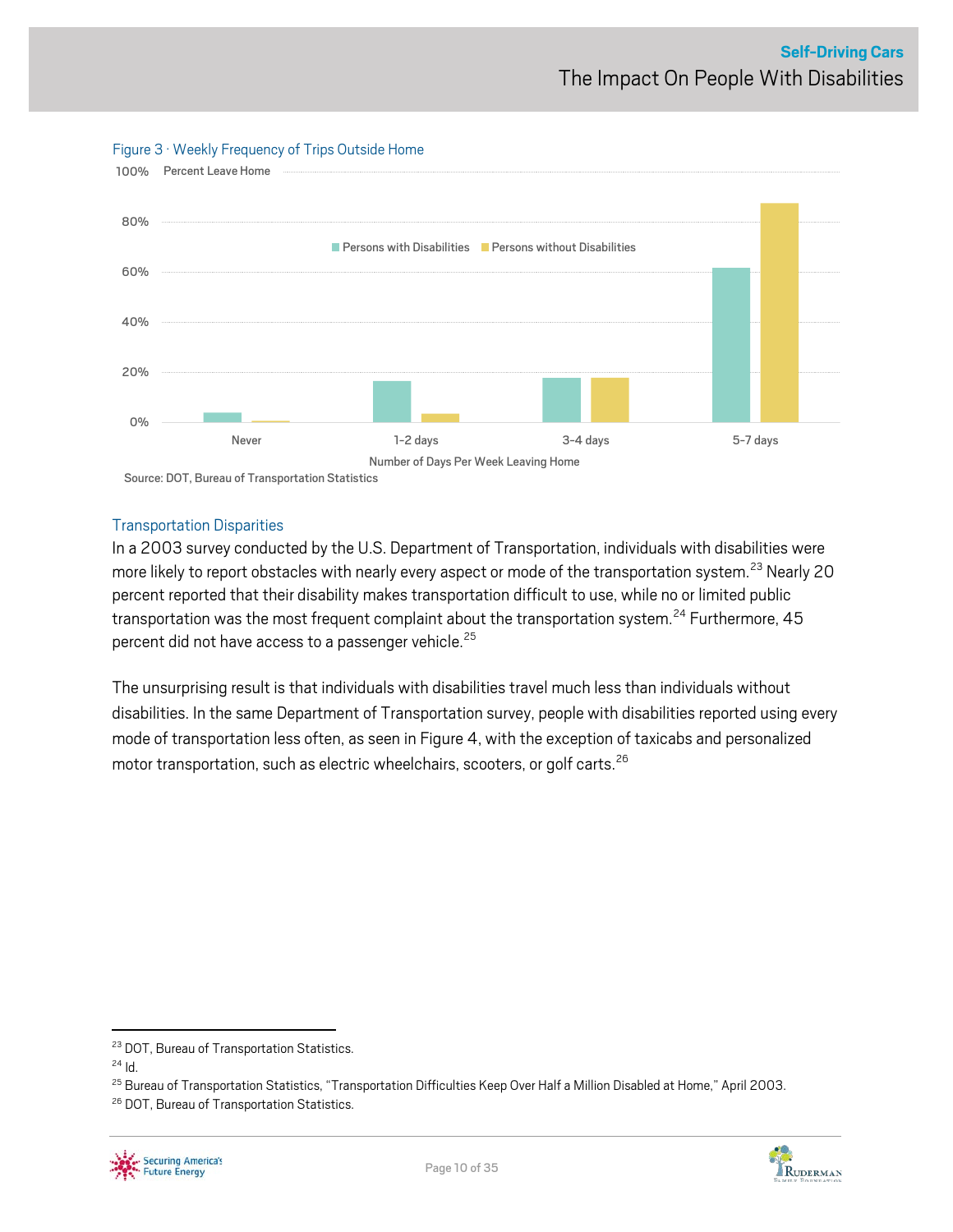

#### Figure 4 · Transportation Modes Used in the Past Month for Local Travel

Barriers to Transportation

In general, the availability of multiple modes of transportation allowsindividuals to mix and match modes based on their need for speed, reliability, and cost. For many individuals with disabilities, some or all modes present obstacles, reducing choice and making many trips impractical and excessively costly. Each mode presents unique obstacles.

#### Inability to Drive

Driving a car is not an option for manyindividuals with visual impairments, ambulatory difficulties, cognitive disabilities, or other disabilities. Special retrofits of vehicles allow some individuals to drive. For example, an individual with paraplegia might be able to drive with a retrofit that allows for arms-only control of the car. On the other hand, a blind individual would be unable to drive any available car right now, making them dependent on others for vehicle transportation. For some individuals who are wheelchair users, in addition to being dependent on others to drive them, vehicle retrofits are often required for them to ride as passengers. More than one third of individuals with a disability report that they are not active drivers, a rate almost triple those without a disability. $27$ 

The cost of retrofitting a car is a key factor behind lower vehicle ownership rates for some in the disability community. This is because the cost of modifying a vehicle for accessibility can range from \$20,000 on the low end up to \$80,000 for those requiring substantial modifications.<sup>[28](#page-10-1)</sup> This is on top of the purchase price of the vehicle. While small grants from automakers (usually around \$1,000) and government-backed loans with favorable terms do exist for individuals needing additional support, this still represents an immense cost.<sup>[29](#page-10-2)</sup> Individuals with disabilities are considerably more likely to have lower incomes or live in poverty, so

<span id="page-10-2"></span><span id="page-10-1"></span><sup>&</sup>lt;sup>29</sup> National Highway Traffic Safety Administration, "Adapting Motor Vehicles For People With Disabilities."





<span id="page-10-0"></span><sup>&</sup>lt;sup>27</sup> Bureau of Transportation Statistics.

<sup>&</sup>lt;sup>28</sup> NHTSA, "Adapting Motor Vehicles For People With Disabilities," December 1999.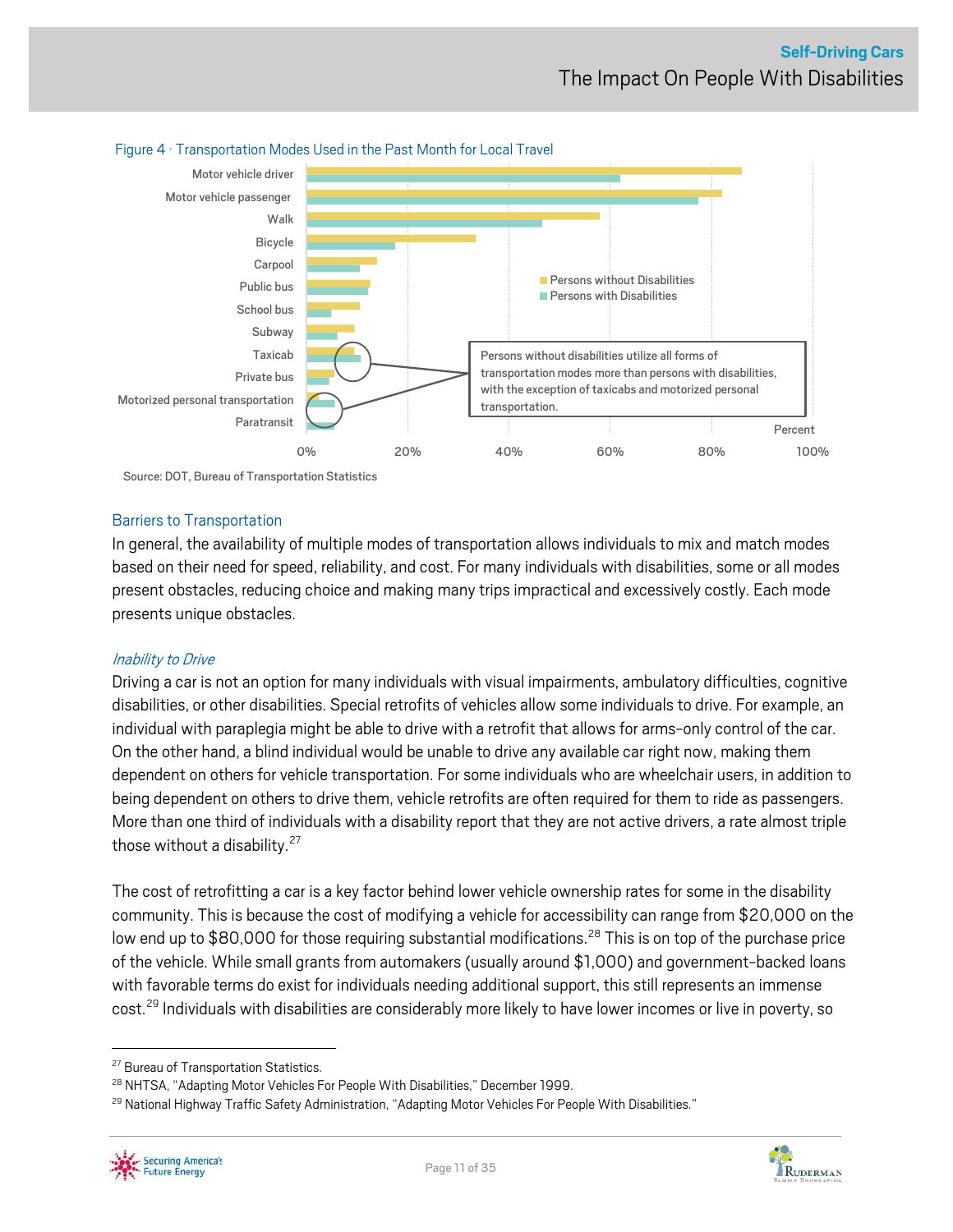for many, the cost of a vehicle retrofit, or hiring a driver through a taxi company on a regular basis, remains out of reach.

#### Lack of Accessible Public Transportation

While public transportation can serve those who cannot drive themselves, it again presents many obstacles for people with disabilities. For example, even though most buses are built to be accessible to individuals with disabilities, in many areas bus stops are not fully suitable for wheelchair access.<sup>[30](#page-11-0)</sup> Many individuals may also experience problems with broken sidewalks, no sidewalks at all, or curb cuts that are in disrepair.<sup>[31](#page-11-1)</sup> Even when a train station has accessible elevators, they are often out of service at any given stop, meaning passengers must travel an entire stop further and backtrack by other means. In New York City alone, the transit agency reported that in only a three-month span in 2014 there were 2,646 elevator outages, and 6,354 escalator outages.<sup>[32](#page-11-2)</sup> Additionally, depending on geographic location, public transportation may not even be an option, particularly in rural areas.

#### Inconsistent or Inconvenient Paratransit Services

Paratransit, while offered to individuals with disabilities as required by the ADA, consists of small vehicles or buses that similarly run on fixed routes. In addition, most paratransit systems offer demand response services, though they can hardly be viewed as that. Paratransit services often service multiple users at once, meaning multiple hours could be added to one's trip as other passengers are dropped off or picked up. There is often no guaranteed pick up or drop off time, and the provider typically asks that a rider is ready 30 minutes before and after the assigned pickup time to allow for schedule adjustments and delays. Reliance on such services makes commuting anywhere on a regular basis quite difficult.

In many cities, transit agency operating costs are high (as seen in Figure 5) and individuals must book these demand response services well in advance.<sup>[33](#page-11-3)</sup> With the cost of a paratransit trip far outstripping the cost of fixed-route transportation—and rising quickly—many transit agencies are not given the resources to provide more reliable and convenient service.<sup>[34](#page-11-4)</sup> Andrew Houtenville, an expert on disabilities at the University of New Hampshire stated that, "there is no expectation whatsoever that paratransit will perform at the level necessary to enable individuals with disabilities to obtain and hold jobs."[35](#page-11-5)



<span id="page-11-1"></span><span id="page-11-0"></span><sup>&</sup>lt;sup>30</sup> Luz Lazo, "Accessibility of bus stops is a 'work in progress' in the Washington region," Washington Post, July 23, 2015.  $31$  Id.

<span id="page-11-2"></span><sup>32</sup> Thomas DiNapoli and Kenneth B. Bleiwas.

<span id="page-11-3"></span><sup>33</sup> E.g., http://www.cctaride.org/pdf/ADA%20Maps/ADA%20guide\_web.pdf.

<span id="page-11-4"></span><sup>34</sup> Government Accountability Office, "ADA Paratransit Services: Demand Has Increased, but Little is Known about Compliance," November 2012.

<span id="page-11-5"></span><sup>&</sup>lt;sup>35</sup> Interview with Andrew Houtenville, October 5, 2016.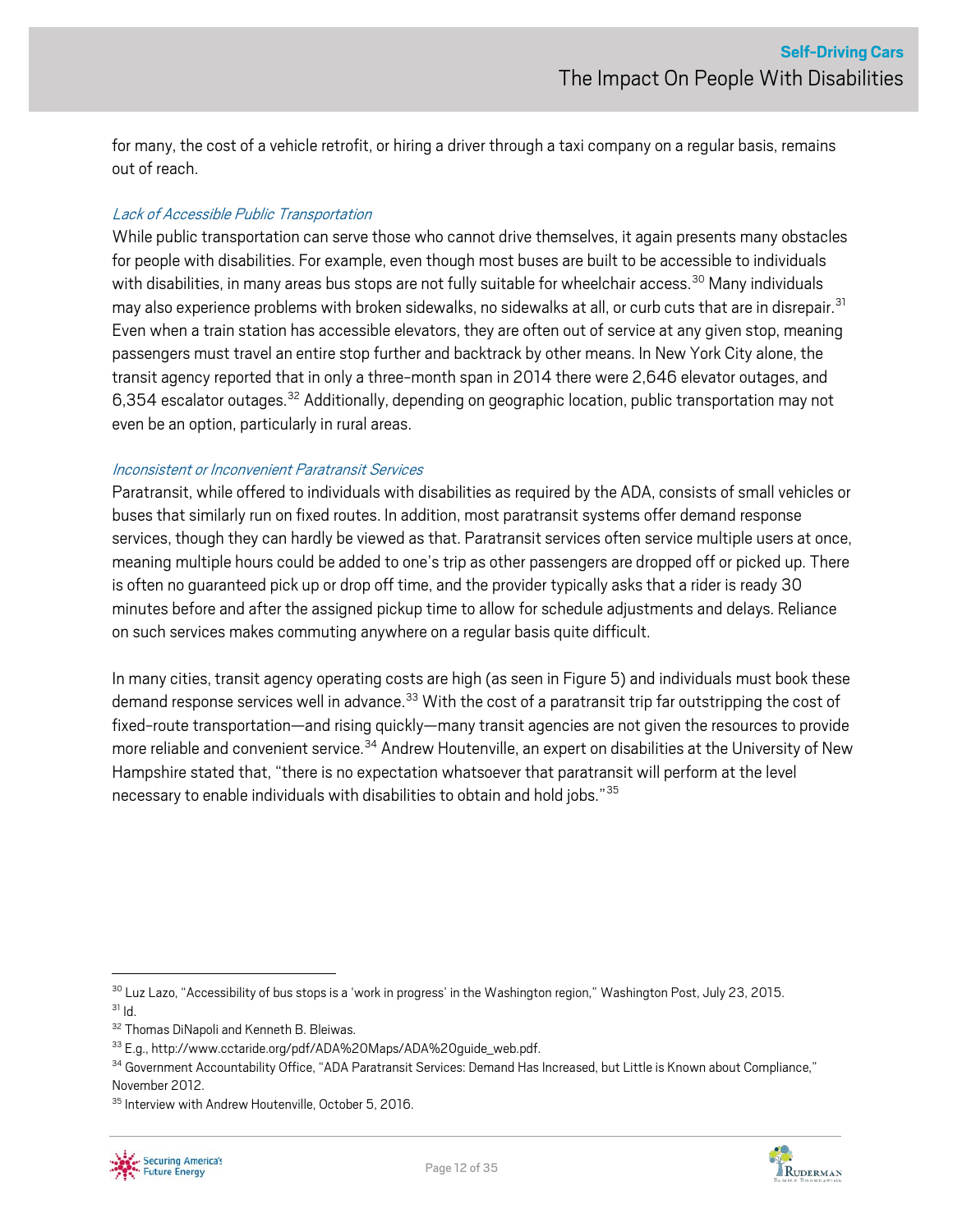

Figure 5 · Providers' Average Cost per Paratransit Ride

#### Taxis and Transportation Network Companies(TNCs) Wait Times and Sporadic Service

As noted in Figure 4, a greater percentage of individuals with disabilities reported recently using a taxi than those without disabilities. Taxis are often a useful option because they can go directly to the passenger's door, the driver can assist the passenger, and in many cities there are a significant number of accessible taxis. However, the vast majority of taxis in cities are not wheelchair accessible and accessible cabs are not reliably available when needed. [36](#page-12-0)

TNCs have recently emerged as a major force in the local for-hire transportation market. A TNC is a service that connects passengers with drivers, who usually provide their own vehicles, most commonly using mobile apps. Prominent TNCs include Uber, Lyft, Juno, Gett, and many others. TNCs represent a promising avenue for coordinating accessible vehicles and providing alternatives to paratransit and demand response services offered by the government. For example, Uber offers a wheelchair accessible vehicle (WAV) program in some cities. While these programs may represent an improvement over the status quo in improving accessible vehicle availability, informal analysis of TNC-based accessible programs found significant wait times for service, often up to 10 times longer than for the basic TNC service option.<sup>[37](#page-12-1)</sup> In addition, such service is completely unavailable in many geographic areas. In some locales, the TNCs have elected to forward requests to taxicab companies that provide accessible vehicles, which does not directly add a new source of accessible vehicles to the market. In some markets, policymakers have responded by negotiating arrangements for TNCs to provide limited service for the wheelchair-using community before they are allowed to operate in their jurisdiction.

<span id="page-12-1"></span><sup>&</sup>lt;sup>37</sup> Note: The authors of the study requested but were denied permission to capture data from a major TNC platform to perform a quantitative analysis of wait times for its accessible option.



<span id="page-12-0"></span><sup>&</sup>lt;sup>36</sup> Tiffiny Carlson, "Accessible Taxis: A Civil Right or a Nice Bonus of a City?," Huffington Post, July 28, 2014.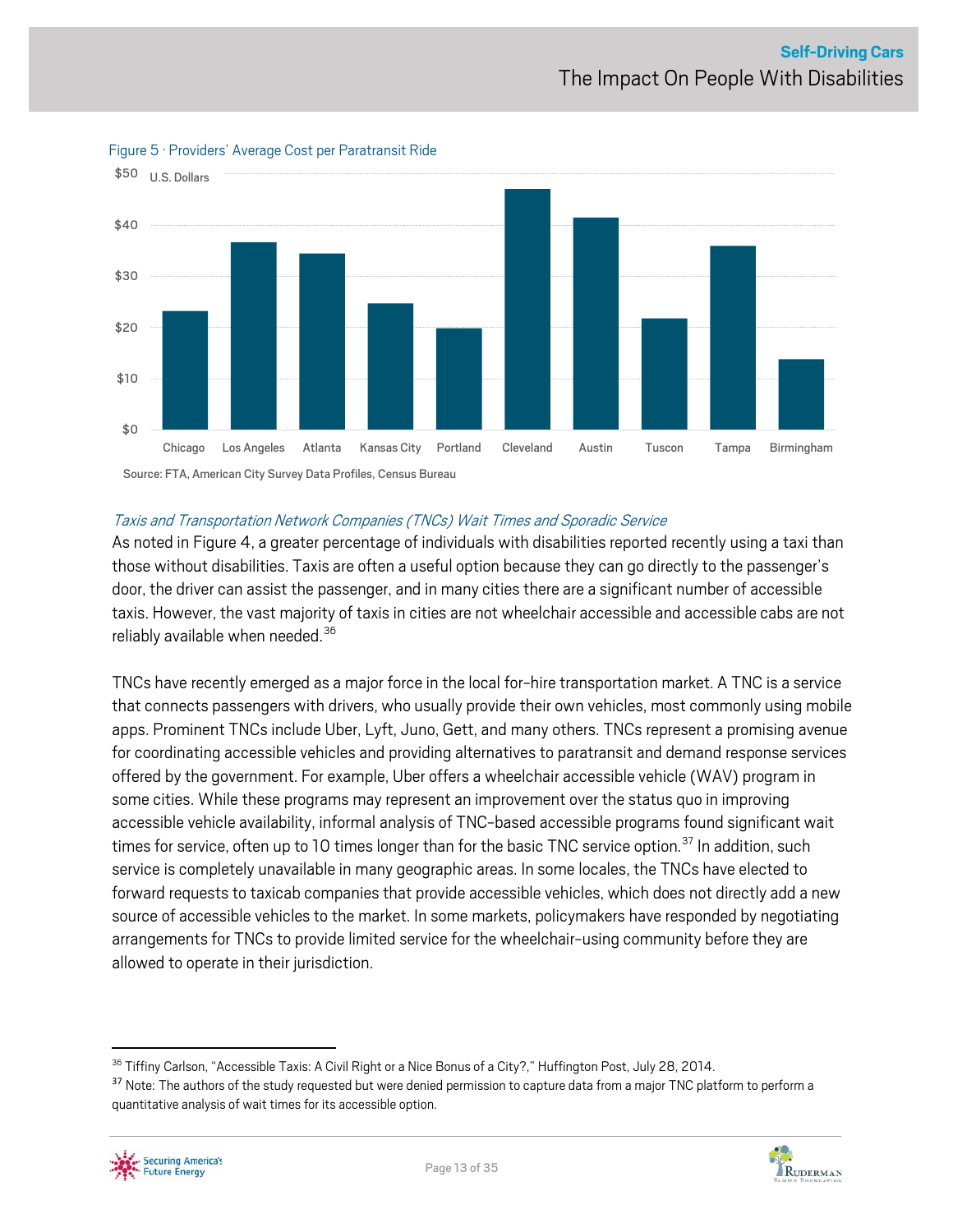Many disability groups take the legal position that every taxi or TNC car should be fully accessible. TNCs have been the target of several lawsuits arguing that, under the ADA, their drivers are required to fully accommodate individuals with disabilities. Uber has argued, most recently in the United States District Court case Access Living of Metropolitan Chicago, et al v. Uber Technologies, Inc., et al, that because it is a technology company that operates a phone-based application, it is not a transportation provider bound by ADA requirements.<sup>[38](#page-13-0)</sup> This is an ongoing legal battle that is not anticipated to be fully settled in the near future.

#### Financial Constraints

If individuals utilizing paratransit services wish to access other transportation services they often come at a significant cost.<sup>[39](#page-13-1)</sup> What exacerbates this problem is that individuals with disabilities tend to have lower incomes, and therefore less ability to spend on transportation. The Census Bureau states that the median monthly earnings of working age individuals with "severe" disabilities were considerably lower than for individuals without disabilities (\$1,577 per month in 2008, compared to \$2,724). $^{40}$  $^{40}$  $^{40}$ 

#### Burden of Transportation: A Demographic Analysis

The lower income and higher expenditures on transportation do not only impact the individual with a disability, but the entire household. U.S. Census data was used to analyze how the presence of an individual with a disability impacts the financial health of a household. While recent direct surveys of persons with disabilities are not available, demographic analyses were used to indirectly access this information. More than 200,000 neighborhoods in the United States were examined and sorted by the prevalence of households containing at least one individual with a disability. Experian plc's estimate for transportation expenses in each neighborhood were also utilized.<sup>[41](#page-13-3)</sup> The analysis showed when there are more households in a neighborhood with at least one person with a disability, there is an associated drop in median household income and a greater share of that income is spent on transportation (Figure 6).

This data points to a "dilemma on both ends" for people with disabilities and their families. Households impacted by a disability earn far lower incomes than those without, and at the same time, transportation costs eat further into their household budget. Analysis showed that while other factors explain some of the disparity in Figure 6, the presence of a person with a disability in a household accounts for both significantly reduced income and increased burden of transportation as a share of household expenses.

Even as the share of income spent on transportation increases for households (with a person with a disability), the actual amount spent on transportation decreases, demonstrating that persons with disabilities are traveling less. Households with a person with a disability tend to own fewer vehicles than those without, likely because of the expense involved in car ownership and difficulties with driving.<sup>[42](#page-13-4)</sup>

<span id="page-13-4"></span><sup>42</sup> HKS/SAFE analysis of U.S. Census Bureau data.





<span id="page-13-0"></span> $38$  See, e.g., Jen Wieczner, "Why the disabled are suing Uber and Lyft," Fortune, May 22, 2015.<br> $39$  National Academies of Science. The Future of Disability in America, 2007.

<span id="page-13-1"></span>

<span id="page-13-2"></span><sup>40</sup> Matthew Brault, Americans with Disabilities: 2010. United States Census Bureau.

<span id="page-13-3"></span><sup>&</sup>lt;sup>41</sup> Analysis performed by a research group at the Harvard Kennedy School (HKS) in consultation with SAFE, based on data provided by Alteryx.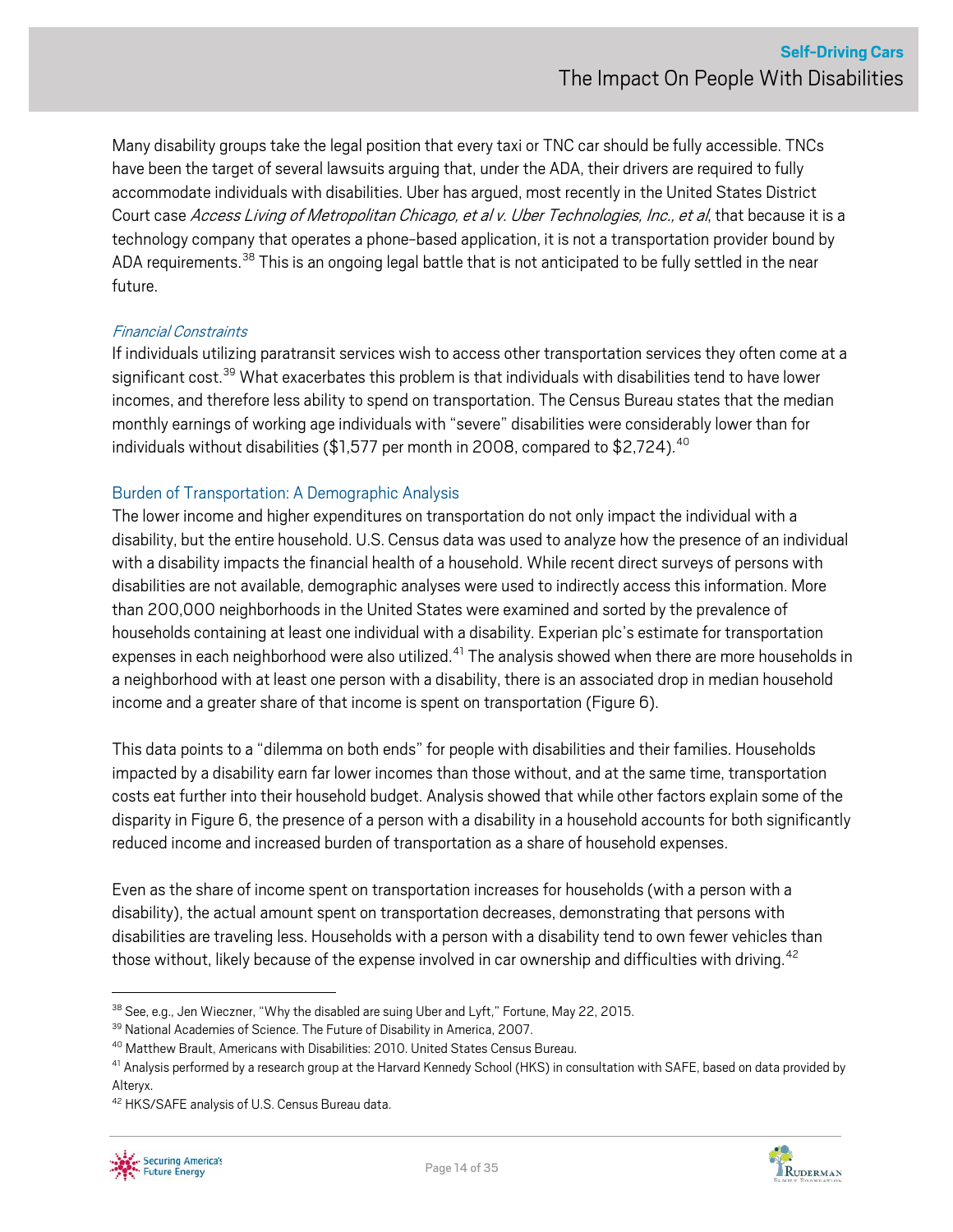



Source: American Community Survey, Experian, HKS/SAFE Analysis



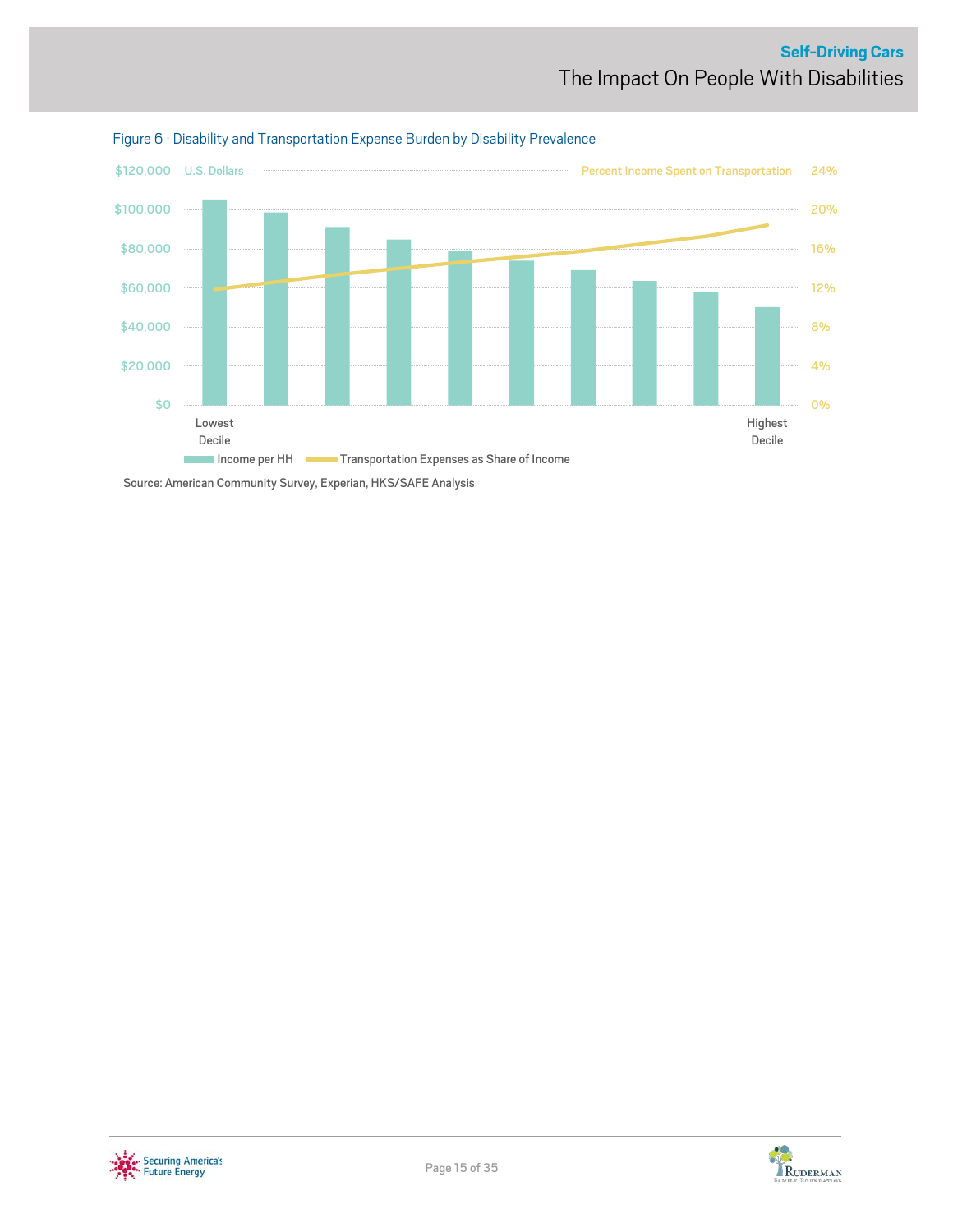## <span id="page-15-0"></span>Section 3: Benefits of Better Transportation Access

Ideally, the development and adoption of autonomous vehicles will help break down the barriers to transportation for individuals with disabilities. While there are other factors holding back this population from full community integration, mitigating transportation related issues would have a very significant impact. This section examines the impacts of significantly better transportation for employment and medical care in the disability community. The analysis found that approximately 2 million individuals with disabilities would have new employment opportunities, while \$19 billion could be saved annually in healthcare expenditures.

#### Greater Employment

A significant factor in the reality of people with disabilities' lower average incomesisthe inability to procure the reliable transportation necessary to obtain full-time or steady employment.<sup>[43](#page-15-1)</sup> It is difficult to obtain exact numbers on individuals with disabilities who cannot obtain employment because of transportation difficulties.<sup>[44](#page-15-2)</sup> However, in consultation with experts, a model was developed to examine the linkage between employment rate and those with disabilities that have trouble accessing transportation services.

Several interviewed experts agreed with the estimate that transportation is likely the primary barrier for approximately one quarter of working-age adults with disabilities who are not working.<sup>[45](#page-15-3)</sup> While we cannot estimate how many will choose to work, new opportunities for employment would extend to about 2 million people. Additionally, cheaper, more reliable, and more accessible transportation can give individuals access to better employment opportunities and lead to higher salaries more in line with the general population. Increased earning power would help individuals with disabilities cover household expenses, gain greater independence and spend more in their local economies, helping them to fully integrate into their communities.

#### Transportation and Community Living

For an individual with a functional limitation (e.g., thinking, working, or reading) or a disability that prevents them from driving, access to regular and reliable transportation helps them exercise their basic rights and maximize their independence.

This is true for people of all ages. Older adults often express a strong desire to remain in their own homes and receive any necessary services and support in their community. This preference is shared by younger people with disabilities as well. Under the ADA, the Department of Justice established an integration mandate to include individuals with disabilities in their communities.

Furthermore, the Supreme Court found in *Olmstead v. L. C.* that unjustified segregation of persons with disabilities violates Title II of the ADA.<sup>[46](#page-15-4)</sup> In practice, this decision means that state and local governments

<span id="page-15-4"></span><span id="page-15-3"></span><sup>46</sup> OLMSTEAD v. L.C. 1999; and ADA.gov, "Olmstead: Community Integration for Everyone."





<span id="page-15-1"></span><sup>&</sup>lt;sup>43</sup> Lisa Schur, Douglas Kruse, Peter Blanck, *People with Disabilities: Sidelined Or Mainstreamed?*, 2013.

<span id="page-15-2"></span><sup>44</sup> National Academies of Science.

<sup>45</sup> SAFE interviews with industry experts.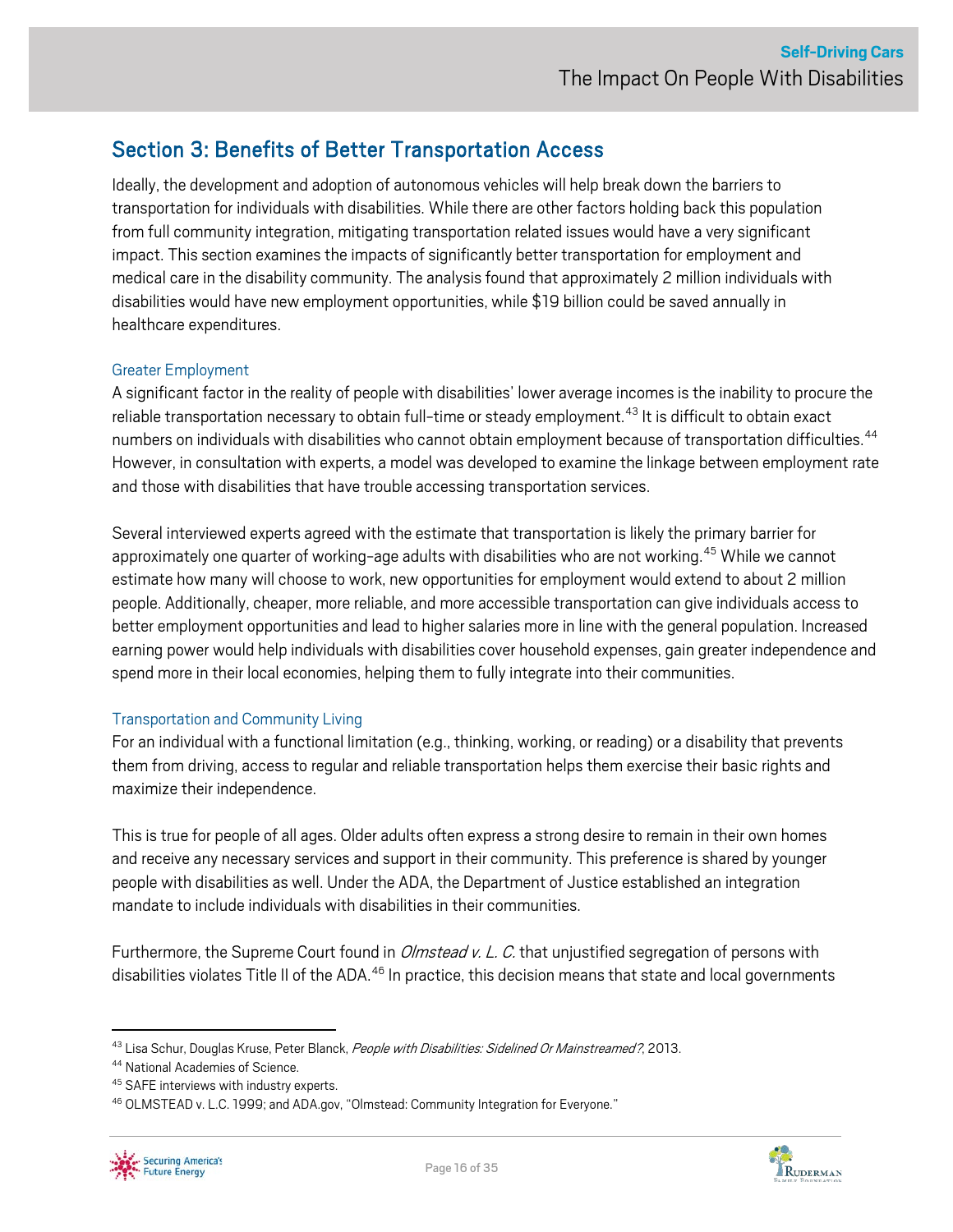must offer services in the most integrated setting appropriate to the need for individuals with disabilities.<sup>[47](#page-16-0)</sup> Although case law clearly attempts to secure civil rights protection for the disability community, vast disparities still exist. Clearly, transportation makesit possible for those that rely on long-term care and related support to lead their lives as members of their community instead of leaving them segregated from the rest of society in a nursing home or other institution.

New transportation technologies have the potential to help those with disabilities enjoy the activities that those without disabilities take for granted. Additional access to transportation will also create more opportunities for individuals with disabilities to integrate into their communities. One potential impact of additional transportation would be civic participation: a 2013 study found that there would have been 3 million more voters in the 2012 elections had those with disabilities voted at the same rate as those without.<sup>[48](#page-16-1)</sup> The disparity between voting disappears when comparing employed individuals with disabilities, a population with better access to transportation.<sup>[49](#page-16-2)</sup> Enabling better access to transportation has considerable potential to drive increased voter turnout among the disability community.

One out of every four 20-year-olds will experience at least a temporary disability in their lifetime, and the incidence of disability increases with age.<sup>[50](#page-16-3)</sup> As aging individuals naturally experience functional and cognitive decline, new transportation options will provide the elderly and those in poor health with reliable travel options after driving becomes too difficult or dangerous. It will also help family members soften the emotional blow that comes with the very difficult conversation when an elderly relative needs to stop driving, and will help them to stay in their own home even as their need for support increases.

#### Transportation and Health Spending

Individual health management often requires travel to service providers. For individuals with a disability who lack full access to reliable transportation, it can be difficult to ensure treatment for chronic conditions and follow treatment plans.<sup>[51](#page-16-4)</sup> On average, this leads to higher costs as lack of care for chronic conditions turns small problems, which could have been handled at a low cost, into an expensive medical intervention.<sup>[52](#page-16-5)</sup> Transportation is an especially important factor for individuals with disabilities, particularly American veterans, who have a higher prevalence of chronic conditions that require close health care management.<sup>[53](#page-16-6)</sup>



<span id="page-16-0"></span><sup>&</sup>lt;sup>47</sup> Minnesota Departments of Transportation, Human Services, and State Council on Disability, "Olmstead Transportation Forum Final Report," June 12, 2014, at 2.

<span id="page-16-1"></span><sup>&</sup>lt;sup>48</sup> Lisa Schur, Meera Adya, Douglas Kruse, "Disability, Voter Turnout, and Voting Difficulties in the 2012 Elections," Research Alliance for Accessible Voting, July 18, 2013.

<span id="page-16-2"></span> $49$  Id.

<span id="page-16-3"></span><sup>50</sup> U.S. Social Security Administration, Fact Sheet February 7, 2013.

<span id="page-16-5"></span><span id="page-16-4"></span><sup>&</sup>lt;sup>51</sup> Transportation Research Board, *Cost Benefit Analysis of Providing Non-Emergency Medical Transportation,* Washington, DC, 2005.<br><sup>52</sup> Commonwealth Fund. *Primary Care: The First Line of Defense.*<br><sup>53</sup> William Horner-Jo

<span id="page-16-6"></span><sup>6 (2013) 280</sup>e286.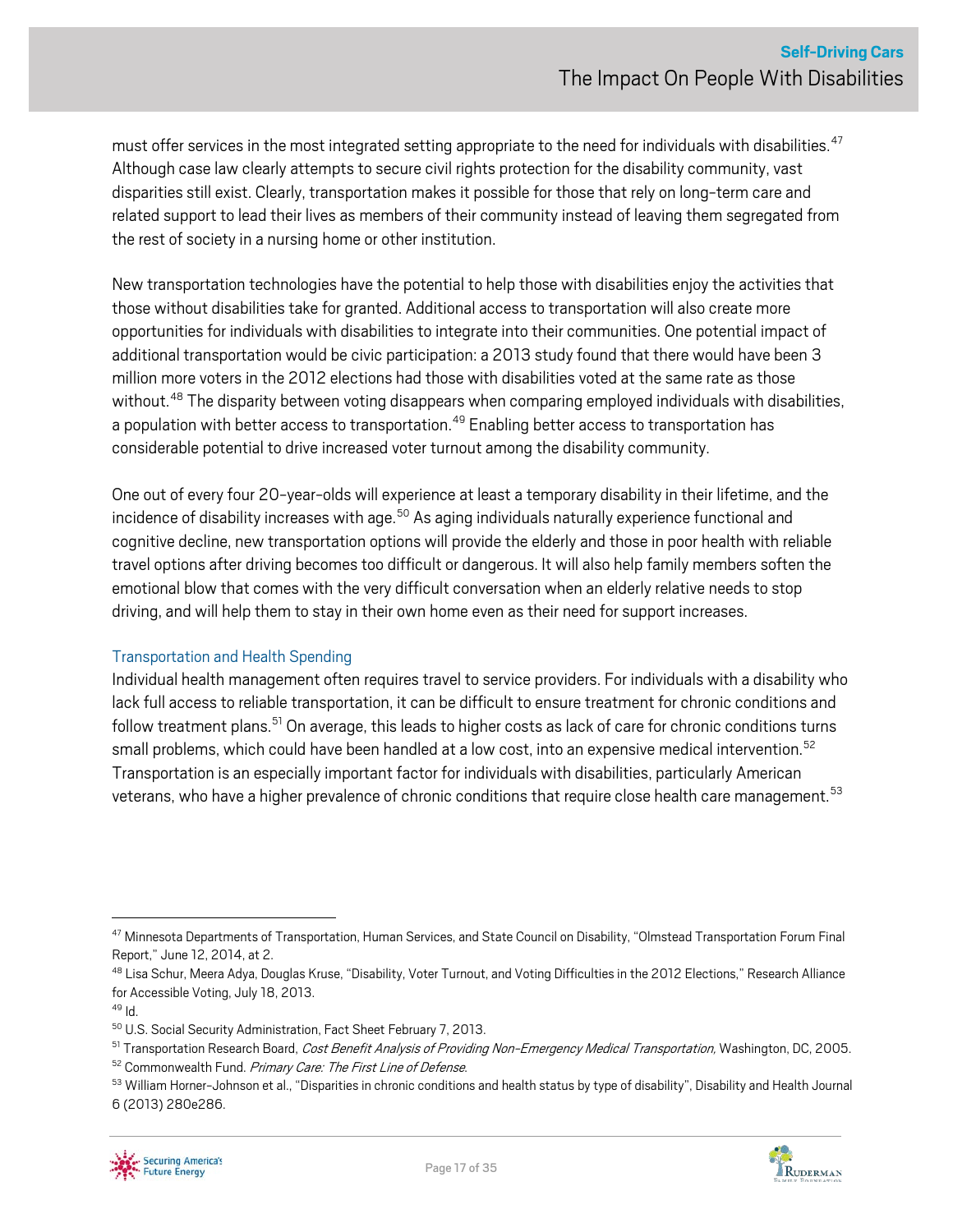The National Academies of Sciences(NAS) conducted a cost-benefit analysis of non-emergency transportation in 2005.<sup>[54](#page-17-0)</sup> They created a tool to analyze the potential benefits of offering better nonemergency transportation for individuals whose access to medical care is compromised through lack of access to transportation.

SAFE and the Ruderman Family Foundation updated the NAS model to estimate that approximately 4.3 million individuals with a disability face significant transportation barriers when attempting to travel to their medical appointments. For several categories of chronic conditions (e.g., COPD, Diabetes, Renal Failure, Congestive Heart Failure, Hypertension, and Mental Health) and preventive medical procedures (e.g., cancer screenings, obstetric care, dental care, and vaccination) the report estimated the prevalence of these conditions amongst the population of individuals reporting poor transportation access. This led to an estimate of the health care expenditures that could be avoided through more proactive care of these conditions. For example, regular visits to a primary care doctor might enable an individual to keep their diabetes under control, and the cost of these doctor visits pales in comparison to the cost incurred when a complication related to diabetes necessitates hospitalization.

In total, the analysis leads to a conservative estimate that more than eleven million medical appointments (see Figure 7) are missed annually by individuals with disabilities due to inadequate transportation. Since the gains considered in this model are economic, it does not fully quantify the quality of life gains from making individuals healthier. For example, far more missed appointments were for mental health care than any other cause, yet the NAS did not consider increased access to mental health care to be a cost saving intervention. Such "invisible" disabilities should not be dismissed and are likely to bring additional benefits not captured in this model. Additionally, the NAS did not complete the necessary analysis to project medical savings from early cancer detection, although evidence suggests that the benefits would be at least several billion dollars. Even using this limited, conservative lens, an estimated \$19 billion (see Figure 8) in health care expenditures, mostly from public entitlement programs, could be saved annually through improved access to medical care for individuals aged 18 to 64.

<span id="page-17-0"></span><sup>54</sup> National Academies of Sciences, Engineering, and Medicine; Transportation Research Board, Cost Benefit Analysis of Providing Non-Emergency Medical Transportation, October 2005.



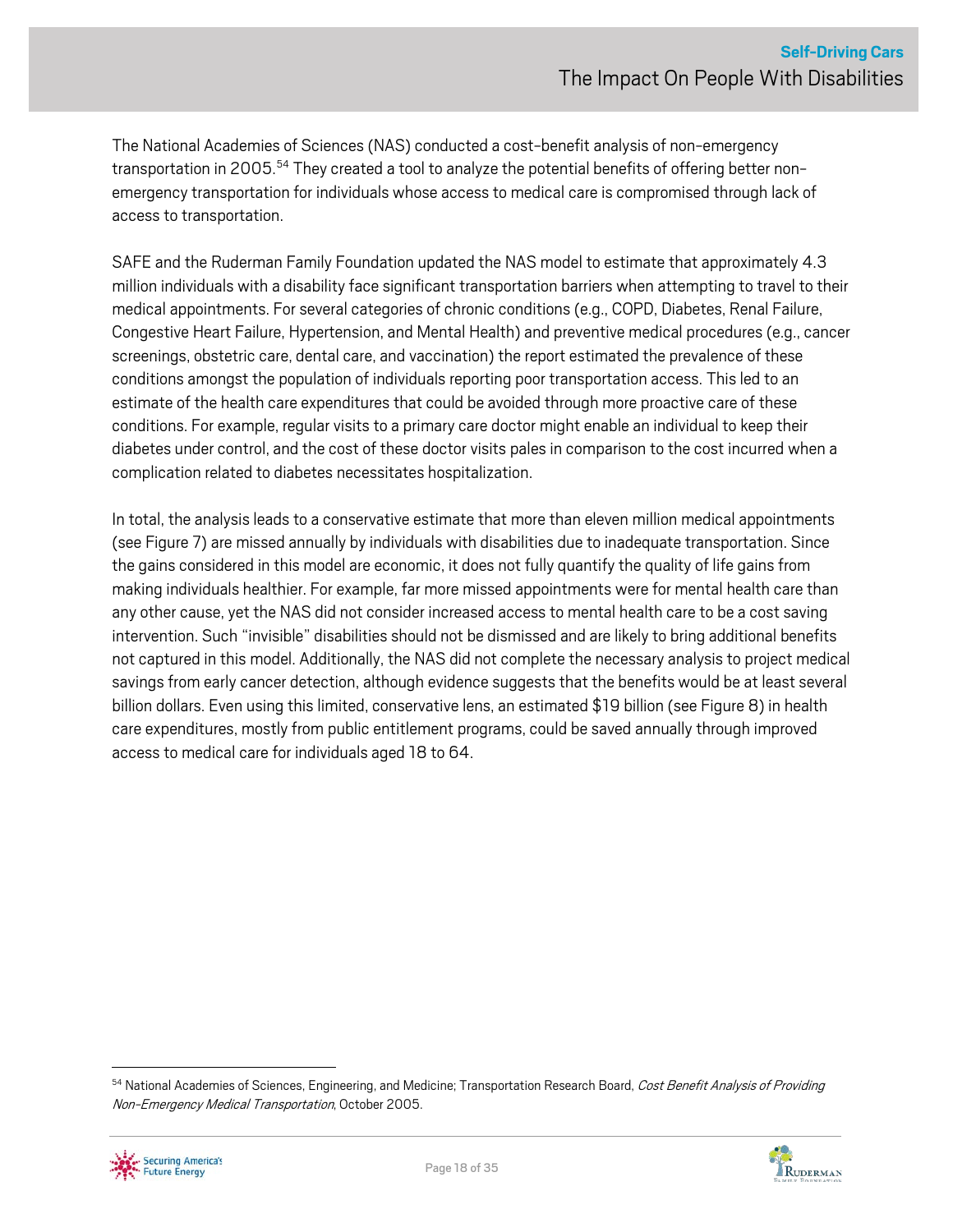



Source: SAFE analysis based on data from the Transportation Research Board

#### Figure 8 · Health Care Savings Due to Non-Emergency Medical Transportation



Source: SAFE analysis based on data from the Transportation Research Board



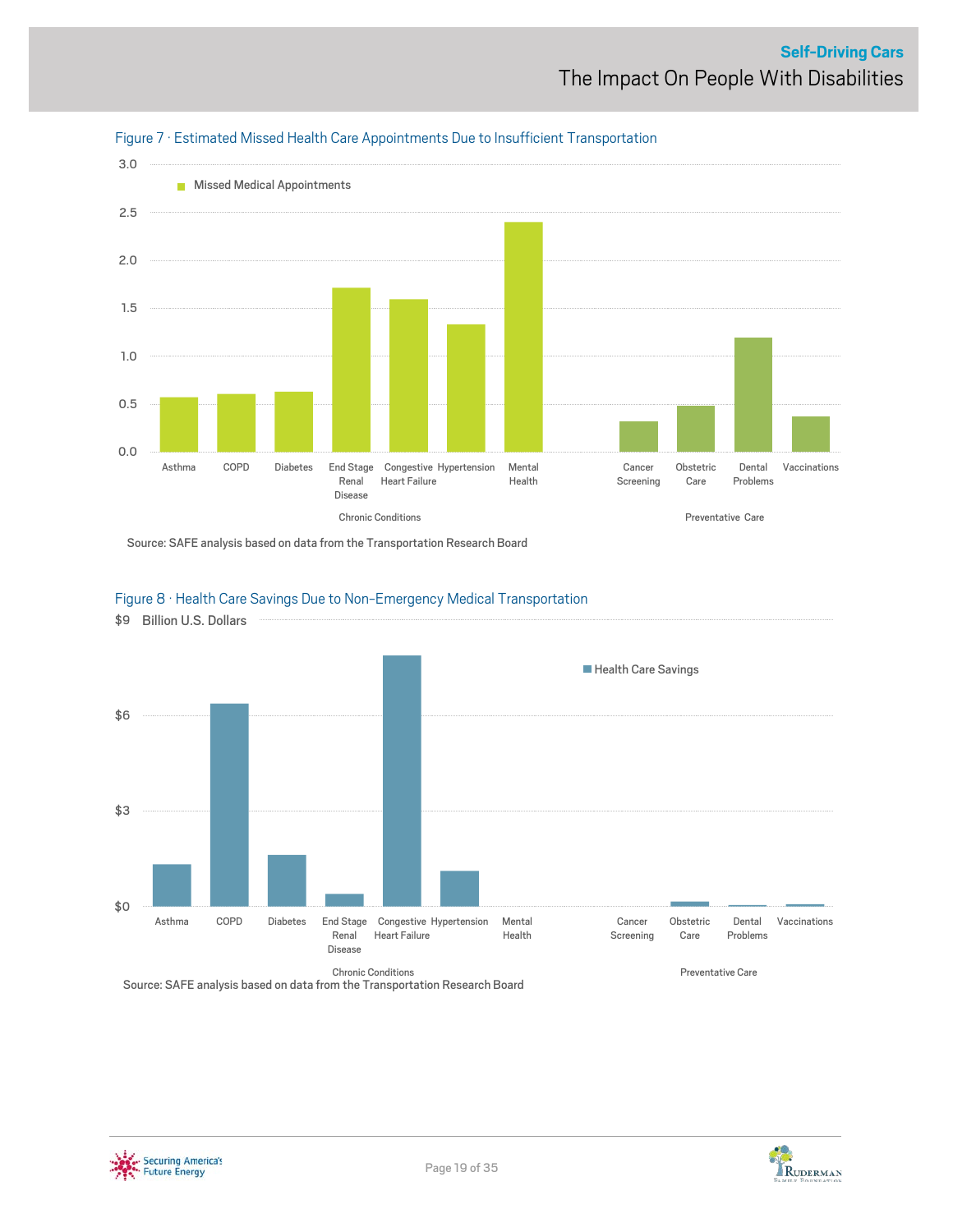### <span id="page-19-0"></span>Section 4: Current Developments

#### New Opportunities – Autonomous Vehicles

Mary Barra, the CEO of General Motors, said of the transportation industry, "There's going to be more change in the next five to ten years than there's been in the last fifty."<sup>[55](#page-19-1)</sup> These changes will arise from the "digitization" of transportation technology, which combines computer science and software development with cars and the broader transportation system. One major example has been the emergence of TNCs such as Uber and Lyft, which offer ridesharing through location-based applications. The rapid increase of these services has generated speculation that this business model could largely replace personal vehicle ownership[.56](#page-19-2)

Even more significant is the emerging availability of vehicles capable of fully autonomous operation. Several companies are testing autonomous vehicle prototypes. The speed of this transition has been remarkable. For example, Mark Fields, CEO of Ford Motor Company said in August, "If someone had told you 10 years ago, or even five years ago, that the CEO of a major American car company is going to be announcing the mass production of fully autonomous vehicles, they would have been called crazy or nuts or both."<sup>[57](#page-19-3)</sup> However, Steve Mahan's (CEO of Sana Clara Valley Blind Center) story below illustrates that the technology may soon be deployed commercially.

When Google chose to publicly introduce its self-driving car to the world, it chose to highlight the impact that it would have on Steve Mahan's life through a video the company posted on YouTube in 2012.<sup>[58](#page-19-4)</sup> Mahan is blind, and trips that a sighted person would take for granted represent a major investment of time and effort.

Mahan lives two miles from the nearest bus stop and frequently needs to rely on paratransit services.<sup>[59](#page-19-5)</sup> When Google offered Mahan a ride in a self-driving car—one of the earliest members of the public to be afforded that opportunity—the Google team was prepared for any number of exotic requests. Yet, Mahan requested to go to the dry cleaners and to get a meal from Taco Bell.

"Where this would change my life is to give me the independence and the flexibility to go to the places I both want to go and need to go when I need to do those things," said Mahan.<sup>[60](#page-19-6)</sup> He highlighted that the most important benefit a self-driving car could offer him was the possibility—and the dignity—to perform his daily errands on his own schedule.



<span id="page-19-1"></span><sup>55</sup> Matthew DeBord, "General Motors CEO Mary Barra: 'We are disrupting ourselves, we're not trying to preserve a model of yesterday'," Business Insider, November 16, 2015.

<span id="page-19-2"></span><sup>&</sup>lt;sup>56</sup> Pavithra Mohan, "Uber is Even Bigger Than You Realize," Fast Company, September 8, 2015; and Valerie Carranza, Kenyon Chow, Huyen Pham, Elizabeth Roswell, Peilun Sun, "Life Cycle Analysis: Uber vs. Car Ownership," UCLA, June 2, 2016.

<span id="page-19-3"></span><sup>57</sup> Neal Boudette, "Ford Promises Fleets of Driverless Cars within Five Years," New York Times, August 16, 2016.

<span id="page-19-5"></span><span id="page-19-4"></span><sup>&</sup>lt;sup>58</sup> Google, "Self-Driving Car Test: Steve Mahan." YouTube, March 28, 2012.<br><sup>59</sup> Jonathan Bloom, "Blind Man Chosen As First Person To Test Google's Driverless Car," ABC7News, February 10, 2016.

<span id="page-19-6"></span><sup>&</sup>lt;sup>60</sup> Google, "Self-Driving Car Test: Steve Mahan." YouTube, March 28, 2012.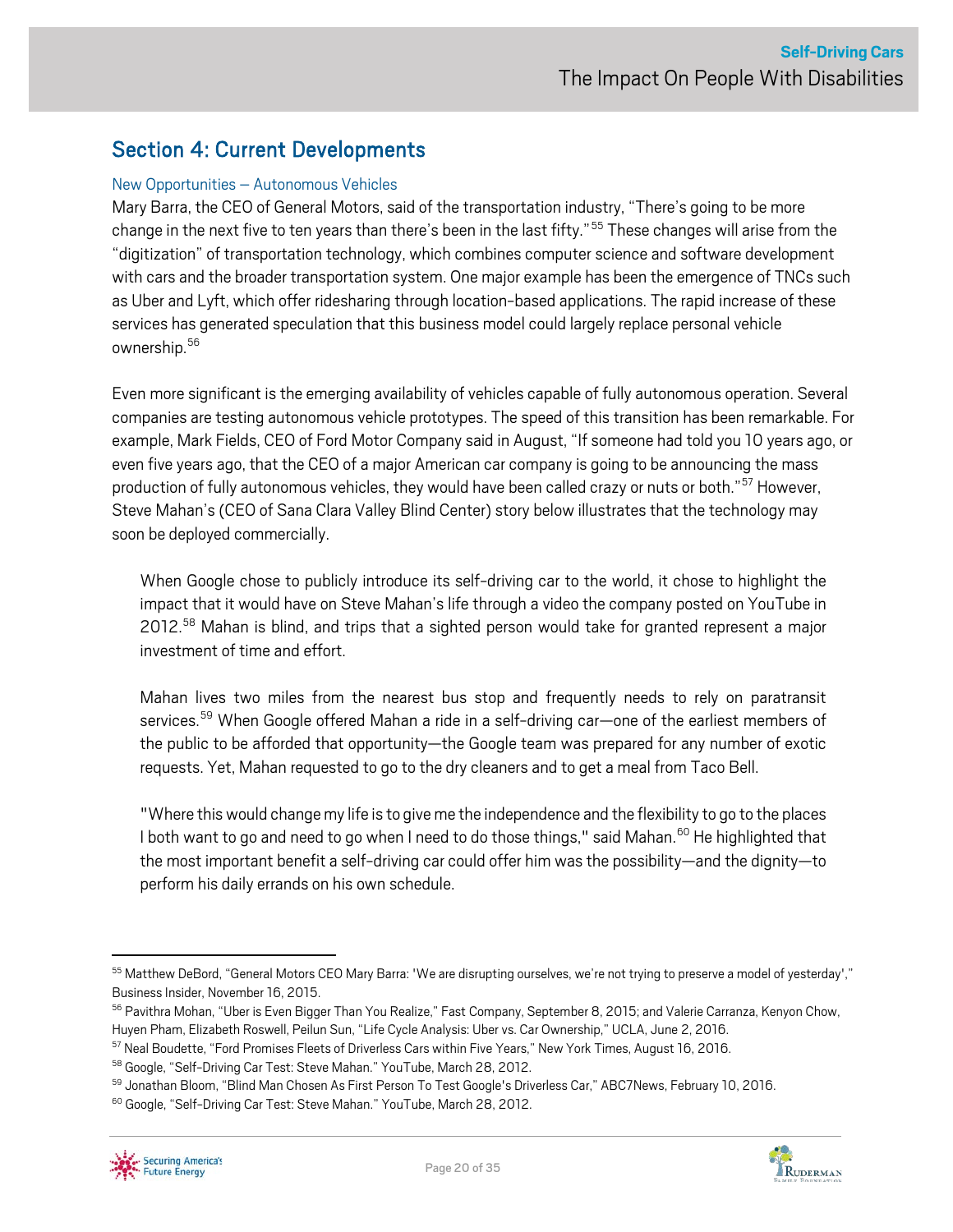In December, Google announced the creation of Waymo—a new company designed to commercialize autonomous vehicle technology. During the release, the company's engineers revealed that Mahan had again played an important role in testing the technology. In October 2015, Mahan was able to ride around Austin, Texas for ten minutes in a vehicle with no steering wheel, pedals, or other humans present.<sup>61</sup>

#### Autonomous Vehicles – No Longer Science Fiction

In the mid-2000s, Dr. Erik Brynjolfsson, an expert on the economics of automation, declared that "self-driving cars were beyond the capability of computer science." <sup>[62](#page-20-1)</sup> About 10 years later, he and his colleagues now acknowledge the rapid advancement of autonomous vehicles and believe they will have a massive impact—although disagreements remain over the timeframe for these changes. [63](#page-20-2) Financial analysts believe that the emergence of autonomous vehicles will likely alter business models in many industries, generate new opportunities for consumers, and disrupt one of the largest sectors of the U.S. economy. The market for these new vehicles is expected to reach \$560 billion and could contribute \$1.3 trillion in annual savings to the United States' economythrough savings on fuel, accident avoidance, increased productivity, among other sources. [64](#page-20-3)

Indeed, the buzz surrounding autonomous vehicles has developed rapidly. An exploration on Google Trends (Figure 9) showed that interest in "autonomous vehicles" recently reached its highest point and is nearly quadruple what it was just two years ago.



#### Figure 9 · Interest in Autonomous Vehicles Over Time

Note: Numbers represent search interest relative to the highest point on the chart for the given region and time.A value of 100 is the peak popularity for the term. A value of 50 means that the term is half as popular. Likewise a score of 0 means the term was less than 1% as popular as the peak. Source: Google Trends



<span id="page-20-1"></span><span id="page-20-0"></span><sup>&</sup>lt;sup>61</sup> Alex Davies, "Google's Self-Driving Car Company Is Finally Here," Wired, December 13, 2016.<br><sup>62</sup> Steve Rosenbush, "Brynjolfsson Says Self-Driving Cars Developing Faster Than Expected," Wall Street Journal, February 2

<span id="page-20-3"></span><span id="page-20-2"></span><sup>&</sup>lt;sup>64</sup> A.T. Kearney, "How Automakers Can Survive the Self-Driving Car Era," 2016 & Morgan Stanley, "Autonomous Cars: The Future Is Now," Jan 23, 2015.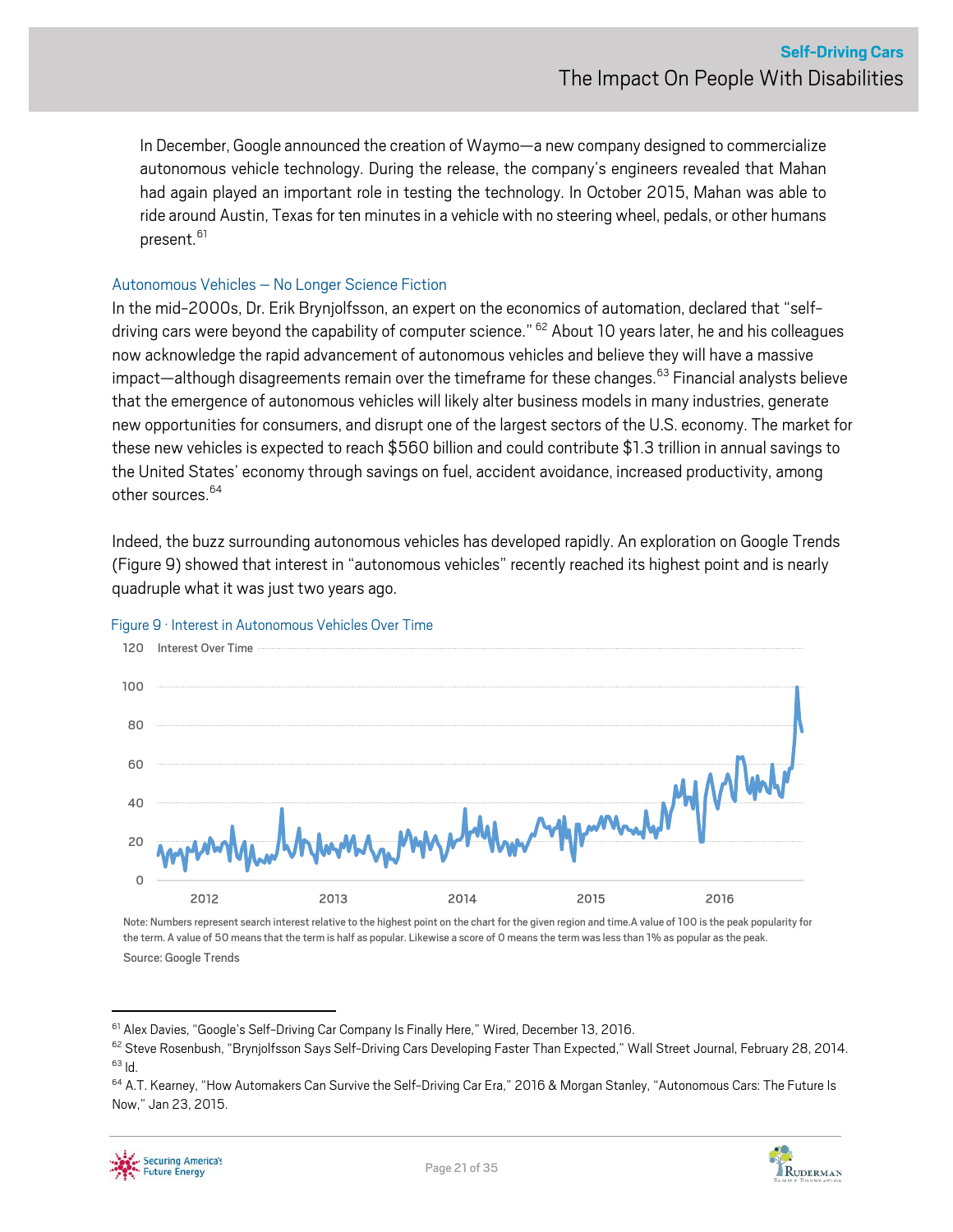This buzz has tracked closely with the emergence of autonomous driving technology. In August 2016, nuTonomy deployed the first driverless taxi pilot program in Singapore, with hopes of deploying a full complement of autonomous electric taxis by 2018.<sup>[65](#page-21-0)</sup> A few weeks later in the United States, Uber introduced a small fleet of autonomous vehicles in Pittsburgh.<sup>[66](#page-21-1)</sup> Google, GM, Volkswagen, and Ford have all announced plans to deploy fully autonomous vehicles in the coming few years.  $67$ 

While the technology for a fully autonomous vehicle that can drive between any two points without a driver may not be here for a decade or more, vehicles that can operate autonomously at low speeds or within small geographic areas already exist. Low-speed driverless pods (see Graphic 1) are already operating on public roads in the United Kingdom, including in places where they encounter pedestrians. <sup>[68](#page-21-3)</sup> Pilot programs like these have the added benefit of educating and familiarizing the public with autonomous vehicles.

In short, even if the technology to replace conventional cars with autonomous vehicles is not fully ready, there is technology available today that can help some individuals with disabilities.



Graphic 1 · Transport Systems Catapult Self-Driving Pod

Photo Credit: Transport Systems Catapult

Yet, there is relatively little discussion of the use of autonomous vehicles to serve individuals with disabilities. This is not due to the pace of technological development—which is well underway—but more of a function of the community's ability to organize and articulate a demand for products that are both feasible and impactful. Useful applications will require creativity on the part of technology developers and the



<span id="page-21-1"></span>

<span id="page-21-0"></span> $65$  Andreas Illmer, "Self-driving taxi trial kicks off in Singapore," BBC, August 25, 2016.<br> $66$  Mike Isaac, "What It Feels Like to Ride in a Self-Driving Uber," New York Times, September 14, 2016.

<span id="page-21-3"></span><span id="page-21-2"></span><sup>&</sup>lt;sup>67</sup> Lee Gomes, "Google Self-Driving Car Will Be Ready Soon for Some, in Decades for Others," IEEE Spectrum, March 18, 2016; and Alexandria Sage and Paul Lienert, "Ford plans self-driving car for ride share fleets in 2021," Reuters, August 16, 2016; and John Stoll, "GM Executive Credits Silicon Valley for Accelerating Development of Self-Driving Cars," Wall Street Journal, May 10, 2016. <sup>68</sup> See, e.g., Catapult Transport Systems, "Driverless pods," 2016.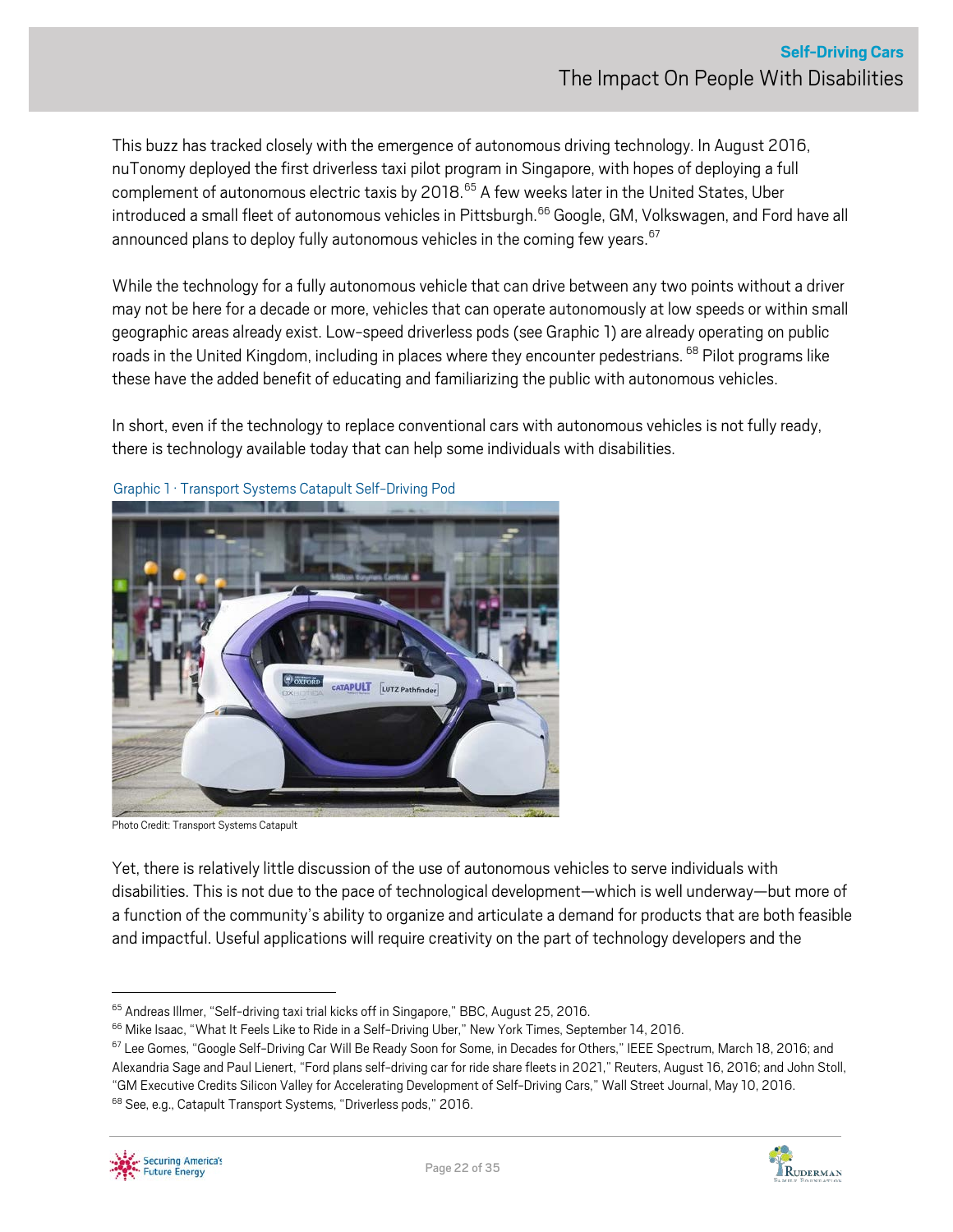automotive industry, advocacy on the part of stakeholders, and a supportive policy framework from the government.

Closer to home, in an experiment with important implications for American veterans and other underserved populations, the U.S. Army is trialing a driverless shuttle at Fort Bragg that will help wounded soldiers, especially those with a traumatic brain injury, reach the clinic and make their medical appointments.

The U.S. Army Tank Automotive Research, Development and Engineering Center (TARDEC) is currently running the experiment at Fort Bragg where specially equipped Cushman Shuttles—modified golf carts— will pick up injured soldiers at their barracks and transport them about half a mile to the medical center.<sup>[69](#page-22-0)</sup>

#### Awareness and Political Concern

The stark reality is that there is no guarantee that autonomous vehicles will be accessible to the broader disability community when they are deployed. This could result from a combination of narrow technological development and inflexible, restrictive policies. There have been numerous examples of newly developed technologies that did not consider the needs of individuals with disabilities. Susan Henderson of the Disability Rights and Education Fund (DREDF) pointed out that, "Equal access to the internet for people who are blind and deaf and have other disabilities was not considered by web developers at first, and many people with disabilities experienced unnecessary obstacles to information—and still do."[70](#page-22-1) In terms of restrictive policies, California has already proposed draft regulations that would require autonomous vehicles to have a licensed driver in the vehicle at all times when the vehicle is in use, although they appear to be partially backing away from this requirement.<sup>[71](#page-22-2)</sup> Such a requirement would disqualify many with disabilities from taking full advantage of autonomous vehicles. These obstacles highlight the stakes and the important role advocacy will play in ensuring that the vehicles are made accessible to all individuals with disabilities.

One of the most important policy debates that will impact the ability of the disability community to realize the benefits of autonomous vehicles is whether regulations will require a licensed "driver" in the vehicle. Many who have a "severe" disability, whether it be because of epilepsy, blindness, intellectual disability, or other physical limitation, would benefit from autonomous vehicles but are not able to obtain a driver's license.

Several states and the federal government have weighed in on this issue. It is highlighted here because of the core importance of this policy issue and how broadly applicable it is to the disability community. If a restrictive policy is put in place on this front, it will prevent a significant portion of the disability community from realizing the benefits of new transportation technologies.

<span id="page-22-2"></span>Vehicles.



<span id="page-22-1"></span><span id="page-22-0"></span><sup>&</sup>lt;sup>69</sup> Richard Truett, "Army develops autonomous vehicles for use on bases first, battlefields next," Automotive News, August 22, 2016.<br><sup>70</sup> Johana Bhuiyan, "Disability advocates to regulators: Consider us when making self-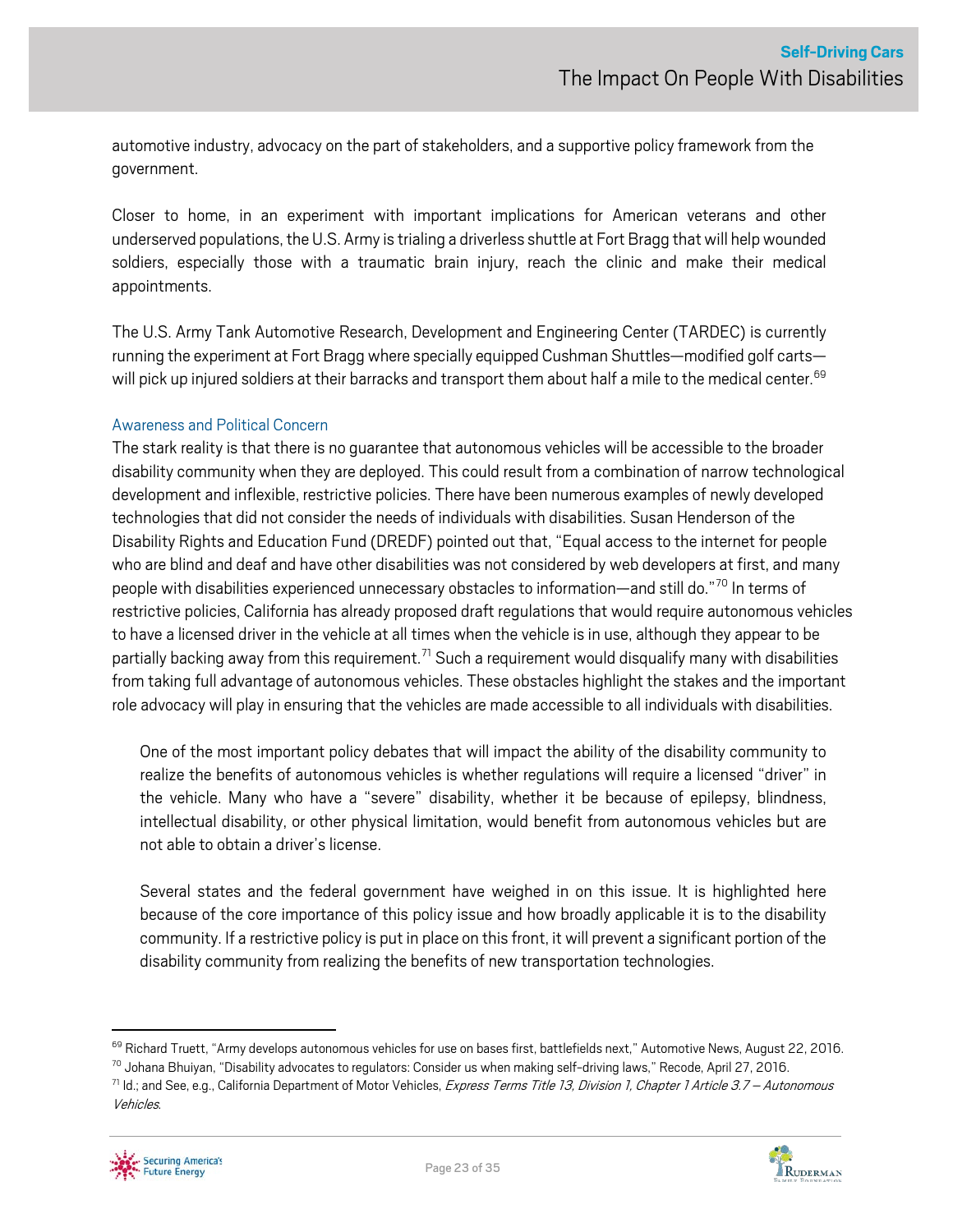#### Stakeholder Views

The disability community is comprised of individuals that have an extremely diverse set of needs, preferences, and requirements when it comes to transportation. However, to ensure hurdles to both accessibility and social inclusion are overcome when deploying autonomous vehicles, it will be imperative that the broader disability community coalesces around a constrained set of policy recommendations. This is especially true as the states and federal government continue to issue guidance and regulation in an effort to keep pace with the rapid development of the technology.<sup>[72](#page-23-0)</sup> The diverse needs of the community were highlighted as an obstacle to accessible autonomous vehicles by Stephen Shladover at the University of California, who argued that "each person has different impairments and it will be nearly impossible to create a car that will accommodate everyone in the disabled community."<sup>[73](#page-23-1)</sup> While it may be a tough proposition, the task is not impossible. It will require regulations that are accommodating enough to take individual needs into account, such as the current guidelines for homes and conventional cars.

The earlier the community makes its priorities known, the easier it will be to influence the development of autonomous vehicle technology. This creates an urgency in forming a common agenda at the intersection between autonomous vehicles and disability policy. Without intervention, the technologies and regulations may develop in a waythat does not foster inclusion and will necessitate significant modification in the future to allow access, likely delaying benefits for years. SAFE and the Ruderman Family Foundation conducted numerous interviews with stakeholders in the disability community in order to jump-start this process and ultimately provide recommendations for technology companies, regulatory agencies, and other policymakers involved in this space.

These interviews resulted in feedback from various sub-communities and veterans' groups, which highlighted different issues as being of particular importance as automakers and technology companies consider when developing the technology. These issues are described in more detail below.

#### Blind and Visually Impaired Community

The community has identified several key issues that need to be resolved. For example, Parnell Diggs of the National Federation of the Blind argues that, "these technologies and their user interface need to be accessible. The cars may require refreshable braille and an auditory system that notifies the driver where the car is at any given time, and the progress of their trip. Without these modifications the vehicles could be difficult to use."<sup>[74](#page-23-2)</sup> Other things to consider include oral notifications or alerts as to whether their vehicle requires maintenance or refueling.

#### Ambulatory and Physical Disability Community

Individuals that use wheelchairs would benefit if manufacturers designed fully autonomous vehicles in such a way that a ramp or lift system could be integrated into the body of the car. Alternatively, manufacturers could design autonomous vehicles so that they could be easily and affordably fitted with a wheelchair ramp



<span id="page-23-0"></span><sup>&</sup>lt;sup>72</sup> See, e.g., NHTSA, "U.S. DOT issues Federal Policy for safe testing and deployment of automated vehicles," September 20, 2016.

<span id="page-23-1"></span><sup>&</sup>lt;sup>73</sup> Roland Reznik, "Disability Advocates See Opportunity in Self-Driving Cars," KD Healthcare Company USA, May 19, 2016.

<span id="page-23-2"></span><sup>&</sup>lt;sup>74</sup> SAFE interview with National Federation of the Blind (NAB).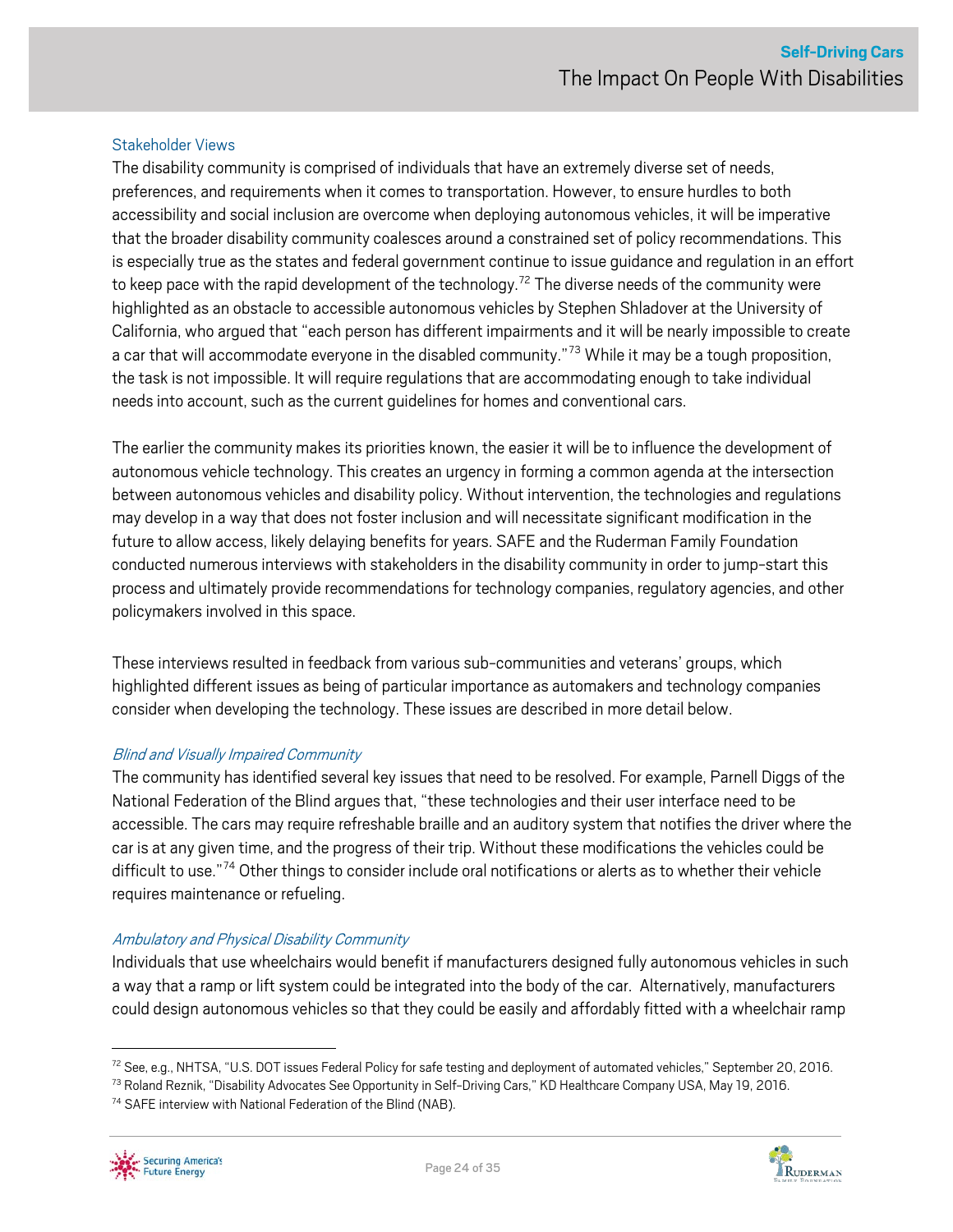or lift system as an aftermarket modification. Another issue facing those that rely on a wheelchair for mobility has to do with stowing the wheelchair while the individual rides in the car. For individualsthat transfer from a wheelchair into a seat in the car, there is a need to get the wheelchair into the car and secured so it does not move about when the vehicle is in motion.

Furthermore, wayfinding, the methods and information individuals use to navigate their physical environment should also be considered. For example, cities should begin to think about how to incorporate technology into infrastructure so that autonomous vehicles can notify people with disabilities of potential infrastructure barriers, such as a corner under construction or with no curb cut. This way wheelchair users, or other people with disabilities, can navigate efficiently to the nearest accessible sidewalk, even if it slightly further from their intended destination.

#### Deaf Community

While individuals who are deaf are fully capable of driving today's vehicles, user interface design for autonomous vehicles should consider their needs. For example, an individual who is deaf may be unable to hear voice commands. This could present difficulties unless there are sufficient visual cues or text equivalents for audio communication in vehicles. Zainab Alkebsi of the National Association for the Deaf expressed concern that information in "autonomous vehicles would be communicated [exclusively] aurally." Her organization would "advocate for any audible information to be conveyed visually as well."<sup>[75](#page-24-0)</sup>

#### Intellectual and Developmental Disability Community

Those with intellectual and/or developmental disabilities(IDD) currently rely on a mix of public transportation and provider arranged group transportation for most of their travel needs. For those individuals that receive residential services, often referred to as a group home, it is common for the administrator of those services to provide transportation to those enrolled in a day program or supported employment arrangement. Mobility and orientation training enables certain individuals to find their way from their home to public transportation—such as a bus stop to get to their job or day program with a significant degree of independence. However, others in the IDD community are more reliant on support to navigate the challenges of traveling from one place to another.

Successful navigation is not the only challenge individuals with IDD face. Many would benefit from controls that are designed to have an option that provides a user interface with minimal complexity to increase the ease of use. Mobile phones play a role in allowing an individual to get and receive remote support, so it is reasonable to anticipate that new mobile platforms will play an enhanced role in facilitating travel for individuals with and without disabilities. The vehicle's ability to provide supervision and tracking in the form of video cameras and GPS would also be helpful for caregivers responsible for the safety and well-being of those with IDDs. For example, if one's family can help the individual into a vehicle, the system may help ensure the individual is not lost or in danger, which may ultimately provide more independence.

<span id="page-24-0"></span><sup>&</sup>lt;sup>75</sup> Interview with Zainab Alkebsi from National Association of the Deaf.



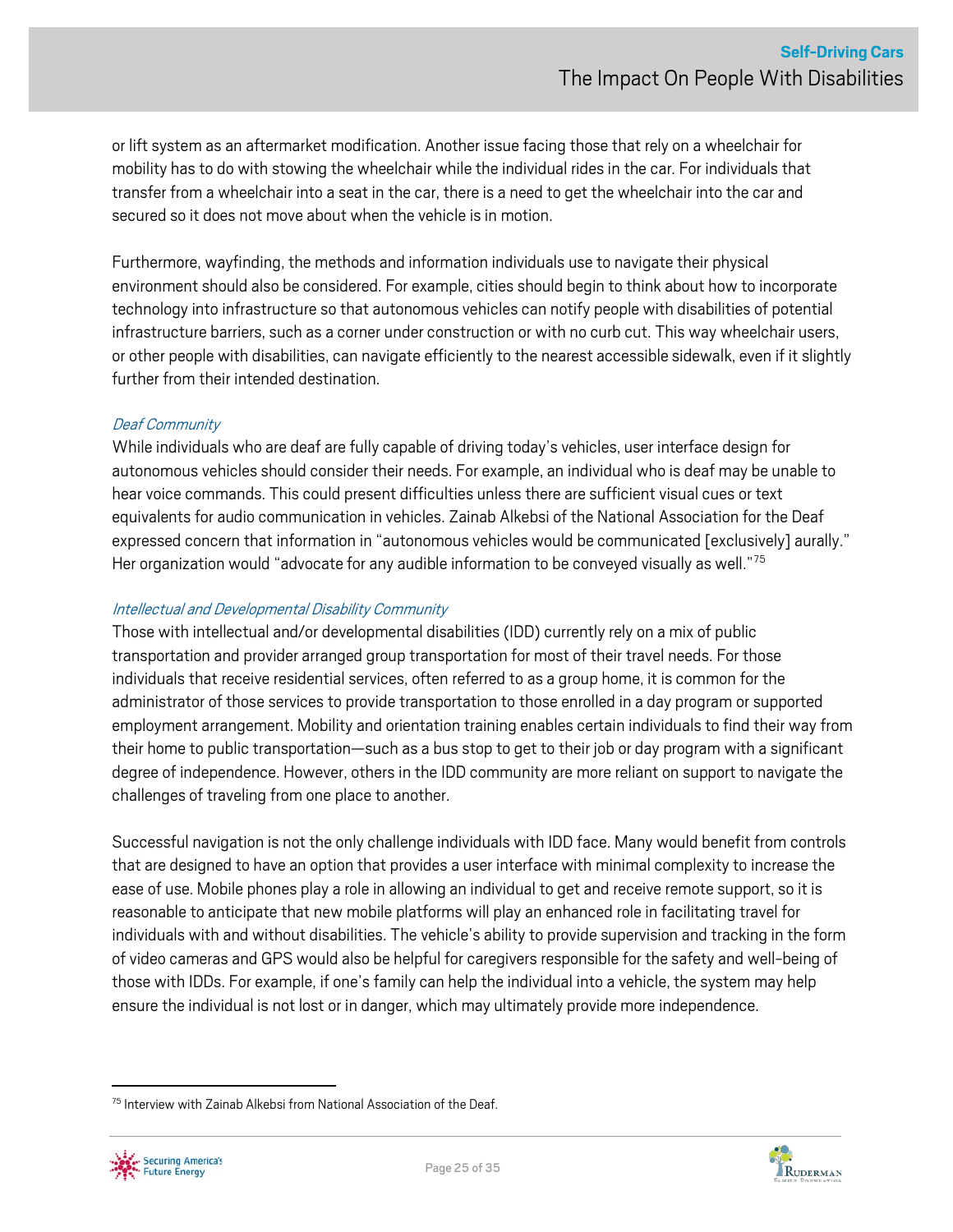In addition to potential vehicle changes, it will also be important for many in various disability subcommunities to effectively navigate the challenge of leaving one's house in order to get to a desired location. If such challenges are not addressed, even the advent of autonomous vehicles may not be enough for many in the disability community to take advantage of the benefits these vehicles will bring.

#### Stakeholder Coordination

Incorporating the needs of all these groups is a challenging but necessary task. It is likely to require collaboration and compromise, but a strong and united voice will be needed to make inroads with those designing and regulating the vehicles. Fortunately, the disability community as a whole has experience achieving success by working together in the past.

For example, long before the monumental Americans with Disabilities Act was signed in 1990, the fight for inclusion and the civil rights of people with disabilities started at the local level. In the 1970s, people with disabilities sat in federal buildings, obstructed the movement of inaccessible buses, and marched in the streets as part of the disability rights movement.<sup>[76](#page-25-0)</sup> After securing recognition as a minority group in Section 504 of the 1973 Rehabilitation Act, which banned discrimination on the basis of disability, the disability community faced removal of some protections under the Reagan Administration. Sensing the threat to progress, a diverse group of officials from the disability community advocated at the highest levels, including at the White House, to explain why protections must continue.<sup>77</sup> These efforts culminated in an announcement from the Reagan Administration that all efforts to deregulate Section 504 would be halted.<sup>[78](#page-25-2)</sup> In the years that would follow, many of the groups came together to demonstrate and defend the ADA's value, which was signed in 1990.<sup>[79](#page-25-3)</sup> The same level of determination and public debate will be required to ensure the transportation system of the future is more accessible than the one we have today.

#### Universal Design

In 1989, Ron Mace founded the Center for Accessible Housing, now the Center for Universal Design at North Carolina State University and coined the term "universal design," which he described as, "the design of products and environments to be usable by all people, to the greatest extent possible, without the need for adaptation or specialized design."<sup>[80](#page-25-4)</sup> Many disability advocates have pointed to universal design as a useful principle to guide the future design of autonomous vehicles. A universally designed vehicle would encompass the needs of all individuals, including those with any type of disability. Under such a design, vehicles would have alterable user interfaces to accommodate its rider with the touch of a button or a voice command.

Disability advocates urge that autonomous vehicles be designed for inclusion as early as possible in the design and manufacturing process. By incorporating accessibility in the front-end of development, the community will not be forced to fight for accessibility on the back-end. Many disability advocates promote a



<span id="page-25-0"></span><sup>76</sup> Arlene Mayerson, "History of the Americans with Disabilities Act," DREDF, 1992.

<span id="page-25-1"></span> $77$  Id.

<span id="page-25-2"></span> $78$  Id.

<span id="page-25-3"></span><sup>&</sup>lt;sup>79</sup> Chai Feldblum, "Archive ADA: The Path to Equality," Georgetown Law.

<span id="page-25-4"></span><sup>80</sup> North Carolina State University, "About UD," 2008.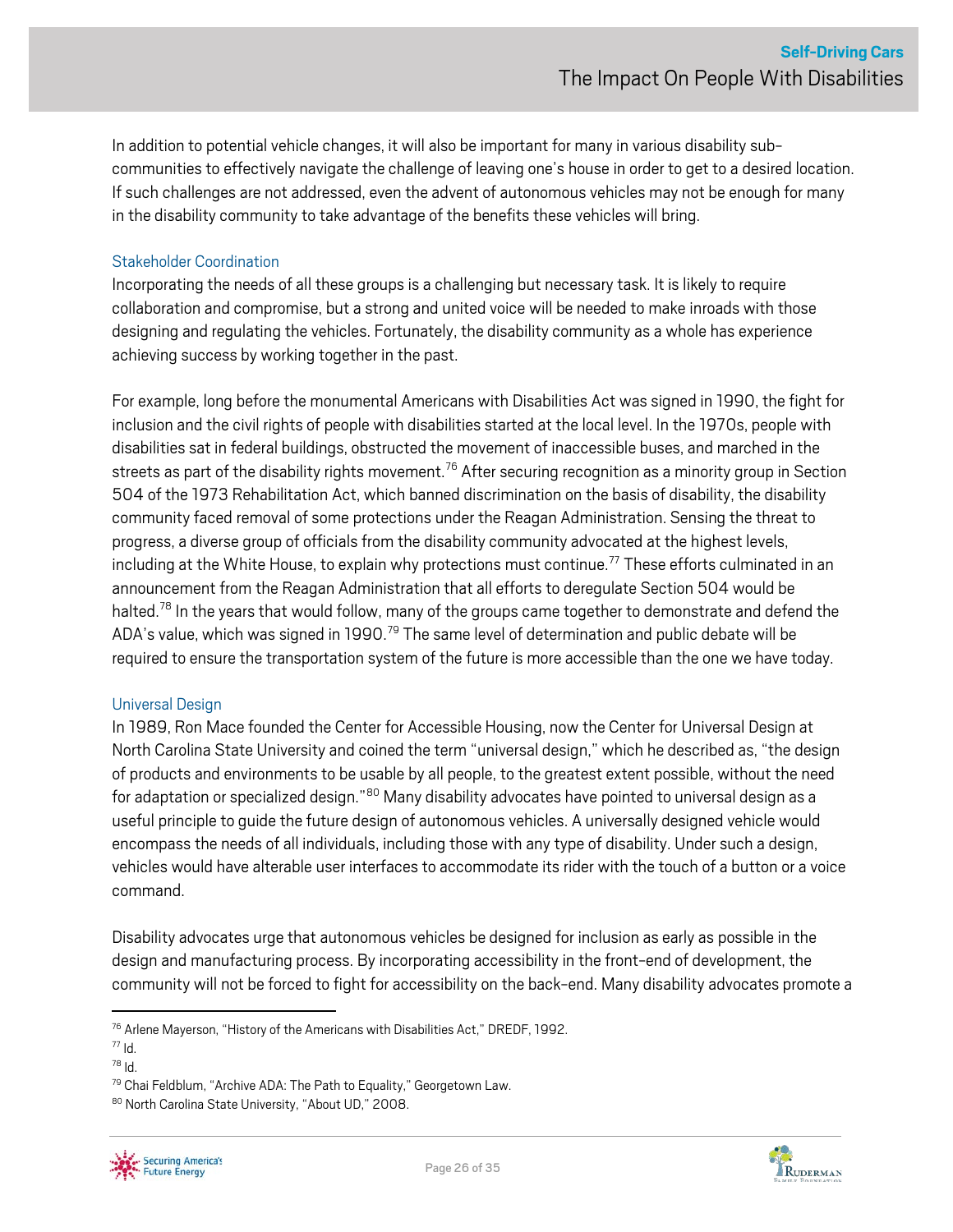universal design philosophy and suggest this standard remain the guiding principle for developers of autonomous vehicle technology to the greatest extent possible.

Industry experts have responded that developing a fully autonomous vehicle to be universally accessible will be nearly impossible. Instead, they point to the "dispatch" model of TNCs, which meets the individual needs of a rider with a vehicle that is designed appropriately. The TNC model can, in theory, increase accessibility by allowing any potential rider access to a broad range of vehicle designs that, while not universally accessible, meet the needs of various segments of the disability community.

#### Technology Developer Views

Since autonomous vehicle technology is being developed, for the most part, by private companies, their views significantly impact the speed at which solutions will be developed for the disability community. While more can be done, accessibility is part of the agenda for some automakers. Many automakers have mobility access programs and commit funds toward retrofits of vehicles, although those programs are usually insufficient for meeting the needs of individuals requiring such services.<sup>[81](#page-26-0)</sup> For example, Ford recently noted that in 2015 it assisted 716,000 military veterans in reaching their medical appointments, while also donating 207 vehicles to the Disabled American Veterans (DAV) organization over the last 20 years, amongst other work. [82](#page-26-1) Uber has worked to increase the accessibility of its platform for both passengers and driver. Recently, for example, Uber included a feature on its application that notifies passengers when their driver is deaf.

While there is a diversity of opinion, there is considerable openness and receptiveness to the idea that autonomous vehicles will enable mobility for underserved populations. Many companies are tailoring development to allow for this to occur. For example, Toyota has stated its autonomous vehicle testing is partially focused on developing a "chauffeur" mode, which would not require a human driver and would likely be utilized by those with vision loss or other physical limitations.<sup>[83](#page-26-2)</sup>

To date, no major automaker or technology company has committed to making universal design a central pillar of their philosophy—for either autonomous or conventional vehicles. The fact that a new policy framework will need to be negotiated for autonomous vehicles presents an important opening for the disability community to advocate for new and more inclusive policies and vehicle design changes that may meet the community's needs.

#### Political Organization

There is an urgent need to develop a common agenda at the intersection between autonomous vehicles and disability policy. This agenda will require broad political organization, and eventually action, in order to make progress and ensure the voices of individuals with disabilities is heard. Already, some groups have begun to mobilize efforts in this space, though so far with mixed results.

One example at the state level is a group called Self-Driving US, which started by attempting to build community interest and involvement to help bring autonomousvehicles to the state of Minnesota under the



<span id="page-26-0"></span><sup>81</sup> The Mobility Resource, "Adaptive Equipment Rebate Programs," 2016.

<span id="page-26-1"></span><sup>82</sup> Ford, Ford expands mobility options for disabled military veterans with vehicle donations across the U.S.," August 1, 2016.

<span id="page-26-2"></span><sup>83</sup> Stephanie Beasley, "Older, Disabled Drivers Pose Challenge for Driverless Car Makers," Bloomberg, May 6, 2016.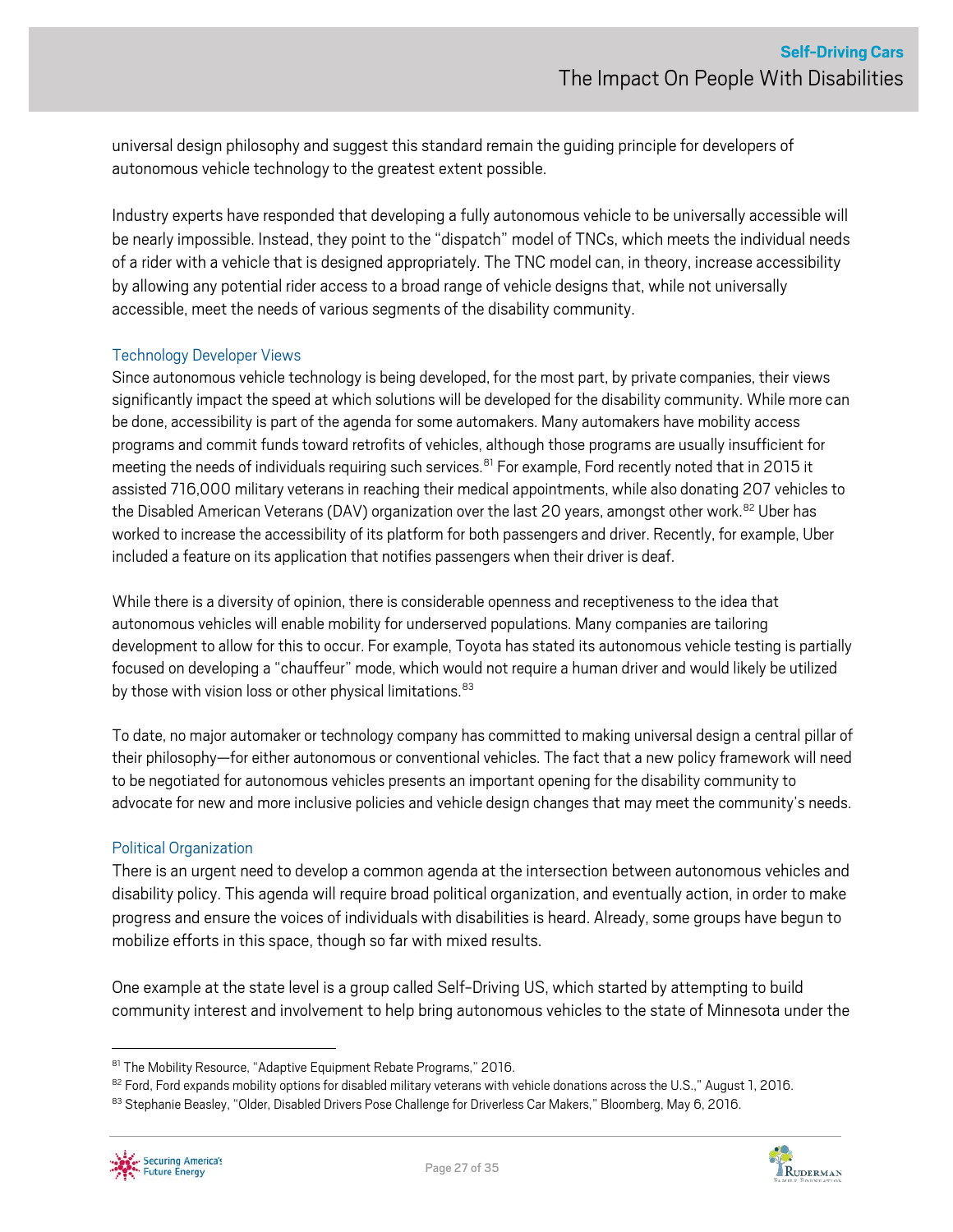name Self-Driving MN. The group has stated that its goal is to support and advocate for "legislation and other policy and community actions to promote the development of autonomous vehicle technology to provide equitable, accessible, and affordable transportation independence for Minnesotans with disabilities and older Minnesotans who are currently unable to drive."<sup>[84](#page-27-0)</sup> The group drafted legislation to establish a task force and technology demonstration project.<sup>[85](#page-27-1)</sup> The technology demonstration was later dropped as concerns surrounding the liability, in the case of an accident, surfaced among potential sponsors of the bill. The bill passed a number of committees, but ultimately was rejected when the Minnesota legislature failed to pass a broader transportation bill.<sup>[86](#page-27-2)</sup> While their recommendations did not become law, grassroots advocacy helps ensure that the voice of the community is heard on critical issues and paves the way for future legislative and regulatory experience. Their experience in Minnesota has the organization looking to expand nationally as Self-Driving US.

In December 2015, California's Department of Motor Vehicles (DMV) released draft deployment regulations for autonomous vehicles. The proposed regulations were seen as overly restrictive, requiring every autonomous vehicle to be occupied by a licensed driver, among other restrictions on the technology. The DMV subsequently held two public workshops that allowed an opportunity for public input. Many disability groups attended to make clear to regulators that the proposed regulations were too restrictive and would leave them behind. Teresa Favuzzi, Executive Director of the California Foundation for Independent Living Centers, said at the meeting, "We look at the potential as nothing short of revolutionary for the disability community…Don't keep us out of the revolution."[87](#page-27-3)

The input of advocacy groups has been crucial in developing policy for autonomous vehicles. An early position was staked out by a November 2015 report by the National Council on Disability (NCD), an independent federal agency. The NCD submitted a report to President Obama making specific recommendations on autonomous vehicles. This represented one of the first official statement on how policy could shape the deployment of autonomous vehicles to be more inclusive.<sup>[88](#page-27-4)</sup>

A major success occurred in September 2016 when the U.S. Department of Transportation, through the National Highway Traffic Safety Administration, released policy quidance on autonomous vehicles. The policy guidance indicates dividing autonomous vehicle regulation between the federal government and the states. In particular, the policy made clear the federal government's view that a licensed operator need not be present in fully autonomous vehicles once the technology is ready, and that states should not impose such a requirement. This represented an important milestone on the pathway towards the use of autonomous vehicles to improve access to mobility. These early successes and efforts are a strong signal that the strength and organization of the disability community will play a key role in ensuring that autonomous vehicles are developed in a way that embraces the civil rights of all.



<span id="page-27-1"></span><span id="page-27-0"></span> $84$  Self-Driving MN, TIM's Bill Briefing Memo, 2016.<br> $85$  Id.

<span id="page-27-2"></span><sup>86</sup> Eric Schnell, "Oh it's ON!," Self-Driving MN, May 23, 2016.

<span id="page-27-3"></span><sup>87</sup> Tony Bizjak, "Sacramento Bee's transportation reporter puts Google's self-driving car to the test," The Sacramento Bee, February 6, 2016.

<span id="page-27-4"></span><sup>88</sup> National Council on Disability, *Self-Driving Cars: Mapping Access to a Technology Revolution*, November 2, 2015, at 13.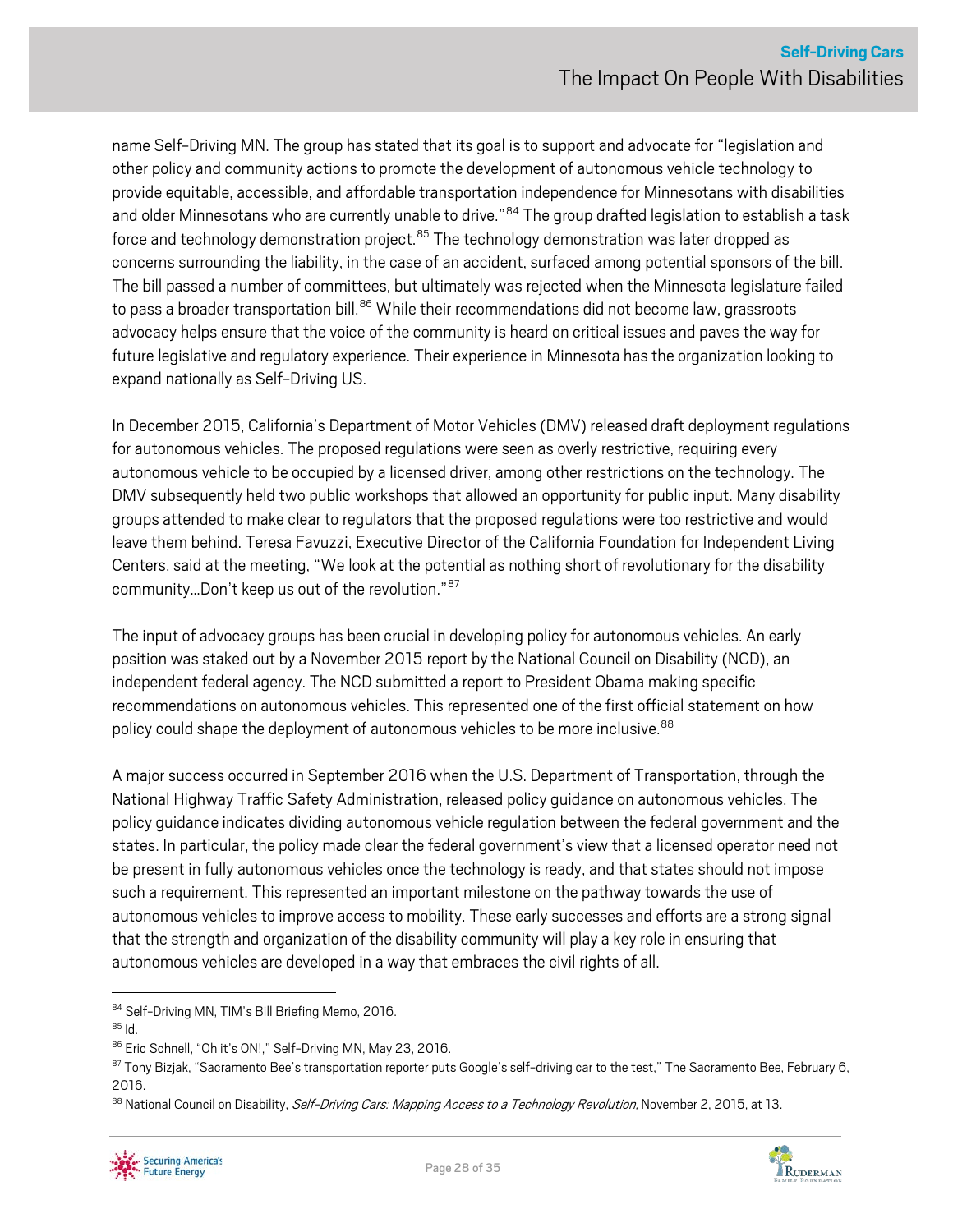## <span id="page-28-0"></span>Section 5: Recommendations

SAFE and the Ruderman Family Foundation believe the following recommendations should be adopted and implemented so that the disability community, government, and industry all work together to ensure that when autonomous vehicles are deployed they will provide increased access to mobility and transportation services, ensure greater opportunity for increased economic participation, and ultimately enrich the lives of those with disabilities.

### Disability Community

### The disability community should begin engaging immediately in the debate around autonomous vehicles, establishing a coalition of aligned interests.

SAFE and the Ruderman Family Foundation strongly encourage the development of a coalition, comprised of all segments of the disability community, which is able to nimbly react to developments and provide direction to both policymakers and industry. It will be imperative over the coming months that all interested actors and representatives organize to speak boldly and with a clear and singular voice whenever possible.

This coalition should organize immediately, and work swiftly toward several key objectives. First, it will be necessary to enhance the public's understanding of potential government actions on autonomous vehicles policy, and the implications of those actions for the disability community at the state and federal levels. In addition, a coalition of disability advocacy organizations would engage industry actors on an 'as-needed' basis to provide feedback on specific technical issues relating to the design, testing, and development phases. Furthermore, the coalition should work with state departments of motor vehicles to allow for local input from the disability community. Finally, the coalition should evaluate and form a research agenda that aims to further evaluate the transportation needs and challenges of those with disabilities. The research should result in recommendations on how to increase universal access in both the current and future transportation systems.

### **Government**

### Highly automated vehicles should not require a licensed driver.

Many individuals with disabilities are unable to obtain a valid driver's license. Some will never be able to obtain a license under the current regulatory structure, while others, such as those with epilepsy, may experience temporary restrictions on driving until an improvement is seen in that condition. In either case, requiring autonomous vehicle passengers to hold a valid driver's license is a needless restriction that would significantly inhibit the potential benefits of autonomy to those in the disability community. While driver's license strictures may be necessary in today's environment, a dramatic change in technology that allows autonomous vehicles requires the development of an updated regulatory paradigm.

Highly automated vehicles, those classified as Society of Automotive Engineers (SAE) level 4 or 5, provide tremendous safety benefits and may well eradicate most of the more than six million accidents that occur on U.S. roads every year. The National Highway Traffic Safety Administration recently released its policy on autonomous vehicles and agreed that no specific licenses or operators should be required for those riding in



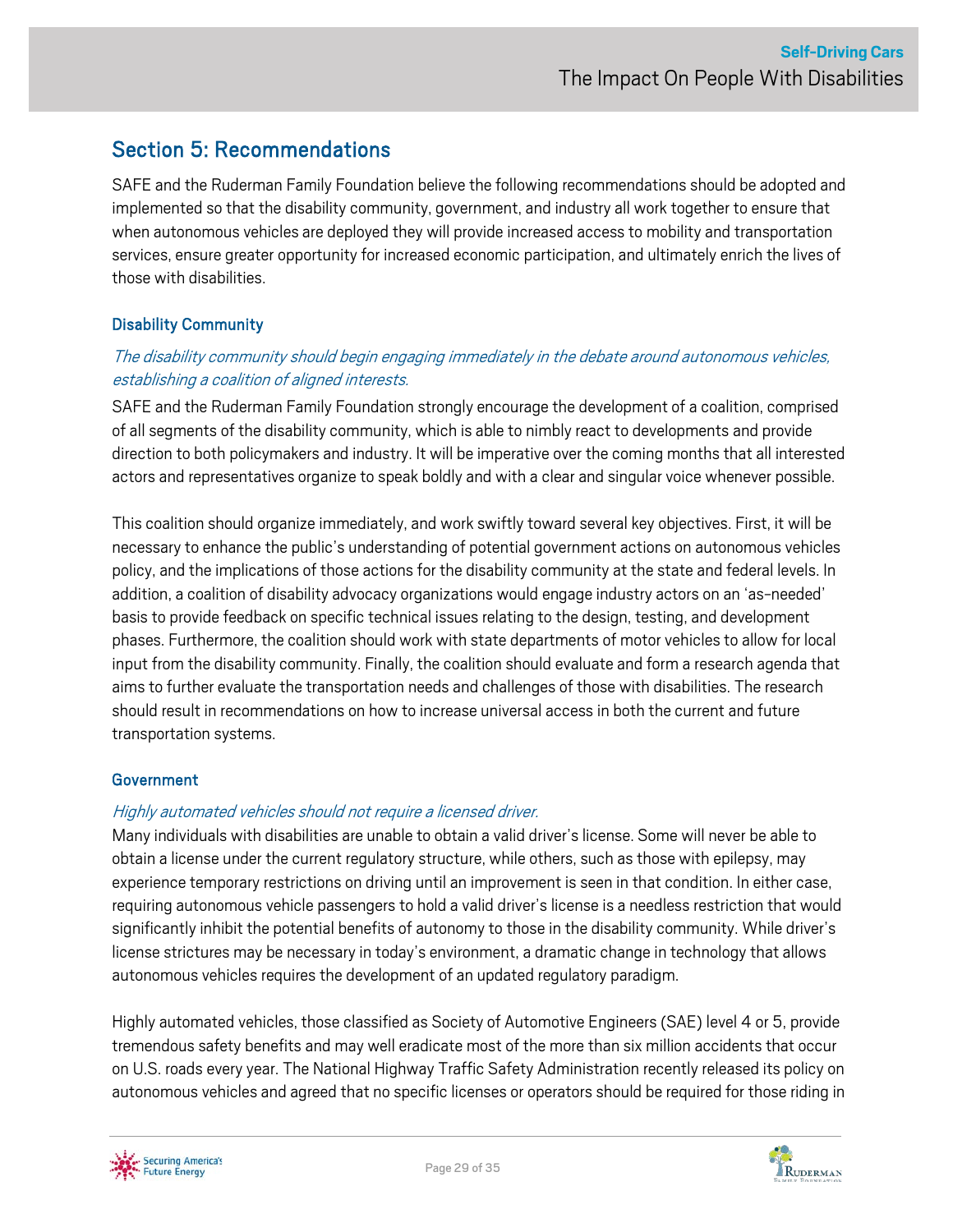highly automated vehicles. If regulators maintain such a position, or concretize it, the disability community would benefit dramatically through enhanced mobility, a notion that, for many, long seemed impossible. However, this policy is not currently binding, and the National Highway Traffic Safety Administration's (NHTSA) policy guidelines are likely to undergo substantial changes in the coming months and years.

SAFE and the Ruderman Family Foundation encourage the federal government to solidify its stance that highly automated vehicle systems should not require a driver's license. In addition, states should similarly follow suit and should not attempt to override this policy and require a licensed person in the vehicle when no human operator is necessary. This is because the car is in fact the driver, and not the person riding inside. Therefore, this position does not infringe on the states' ability to regulate licensing of human operators. If necessary, Congress should intervene and clarify with updated legislative language.

### Federal, state, and local governments should encourage entities to develop pilot programs for autonomous vehicles with a focus on fostering independence and enhanced mobility for the disability community and aging population.

The broad autonomous vehicle testing and deployment activities currently underway is an encouraging sign of progress. New programs all over the country are being launched by technology companies, traditional car companies, startups and other players. There is no question that autonomous vehicle technology is advancing rapidly.

The potential for autonomous vehicles to deliver increased mobility is immense, and while full autonomy may be years away, now is the time to begin considering creative ways to utilize and apply the technology. Already, pilot programs such as those seen in Fort Bragg have shown that this technology can and should be utilized in its current state. While the technology will undoubtedly improve over time, there is no need to wait until level 5 autonomy is reached.

To this end, all levels of government, especially at the local level, should encourage autonomous vehicle pilots for underserved populations, such as those with disabilities and the aging population. These pilots will demonstrate the economic value to government actors and the private sector, and set the stage for capturing massive societal benefits as the technology matures. If some states do not take necessary steps to include underserved groups in AV deployment, the federal government has important levers that should be considered to encourage compliance, such as limiting eligibility for certain grants under the Highway Trust Fund.

### **Industry**

### Manufacturers of the technology should design SAE level 4 products that offer access as soon as technically feasible, while also gathering input from the disability community during pilot programs.

As documented earlier, various locales are experimenting with the deployment of autonomous vehicles. A broad range of additional experiments and deployment exercises are planned in the coming months and years. Technology developers should seek and include feedback from a diverse range of members from the disability community and aging population while planning trial and early-stage deployments. This feedback



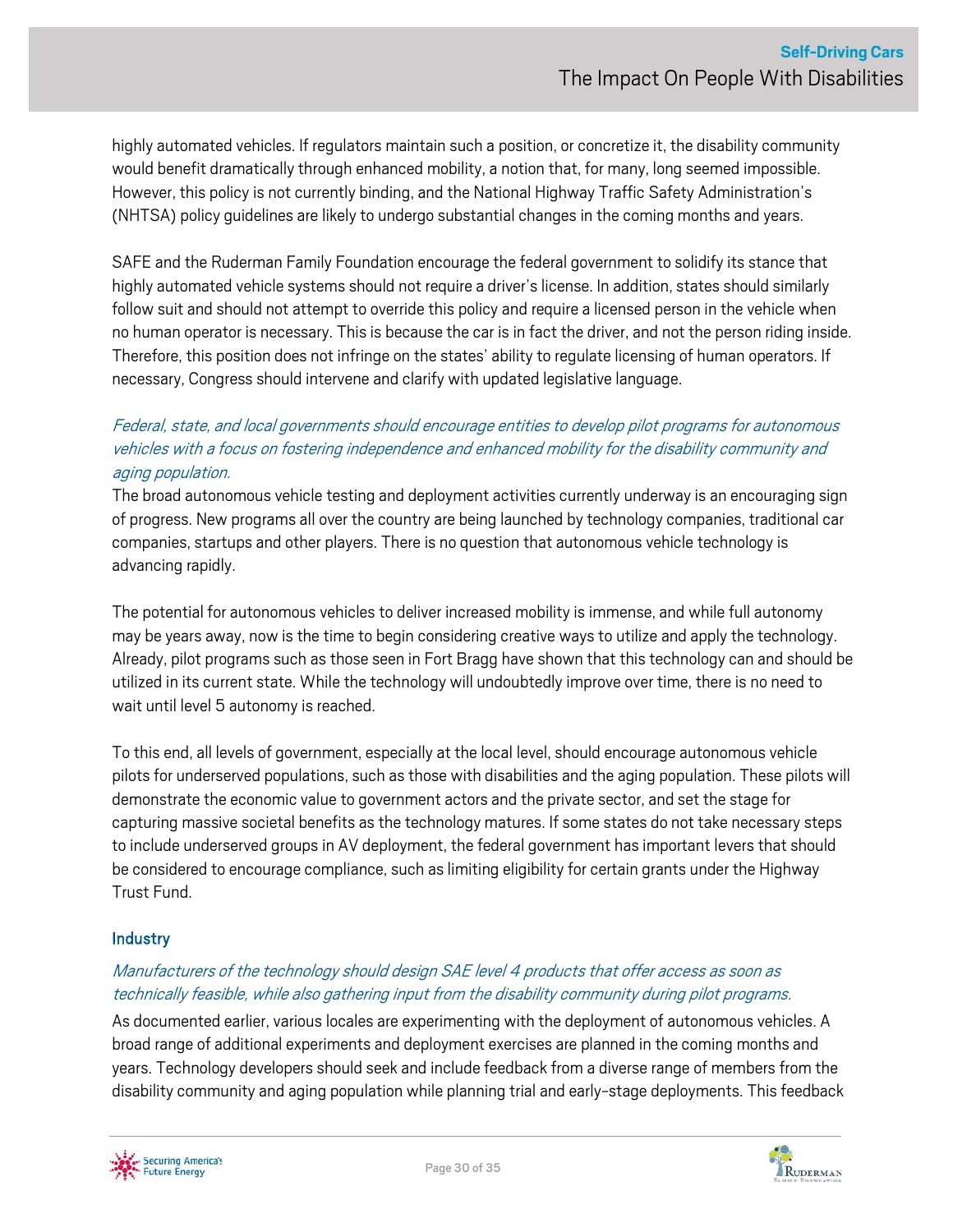should be solicited through regular and ongoing workshops that allow for public input. Such a dialogue should continue during the various phases of public testing and continue after deployment.

SAFE and the Ruderman Family Foundation encourage the deployment of level 4 functionality as soon as technically feasible to accelerate benefits to underserved communities. A subset of test deployments should be designed, with the input of stakeholders, to prove the economic and social benefits of increased access to mobility.

#### **Collaborative**

### The U.S. Department of Transportation should create a center to facilitate an ongoing dialogue around the design, testing, and deployment of highly automated vehicles.

The U.S. Department of Transportation, through NHTSA, should sponsor a resource center to support public understanding of the Federal Automated Vehicles Policy document. Such a center would promote a substantive dialogue with the public on the important issues addressed by the policy and address how new transportation technologies will be safely integrated onto U.S. roads as advances occur. Such a center would also develop model practices for consumer education and training on the operation and utilization of new technologies by individuals with disabilities and older adults. Finally, the resource center should develop and continue to refine a document that describes best practices for how manufacturers should respond to certain areas of the Safety Assessment Letter to NHTSA, as described in their Federal Automated Vehicles Policy document.

In addition to a resource center, SAFE and the Ruderman Family Foundation recommend the U.S. Department of Transportation facilitate a public-private partnership (PPP) aimed at developing vehicles with universal design principles whenever economically and technologically feasible. Such a program should be authorized by Congress.

The program will work with automakers and technology developers to build accessibility into vehicles' design and human-machine interfaces whenever possible to benefit those with disabilities and older adults. For wheelchair users, engineering changes may make it easier and cheaper to retrofit vehicles in the future. Those who are blind or deaf may benefit from specific oral, tactile, or visual cues that help them interact with the vehicle. This PPP should work with manufacturers to specifically develop further guidance on how principles of universal design can be implemented into vehicles with level 4 and level 5 functionality.

### The U.S. Department of Transportation should conduct further research on the transportation needs of people with disabilities.

As demonstrated earlier in this report, people with disabilities spend a significantly higher percentage of income on transportation than those without disabilities. Many also utilize public programs such as Medicaid to procure transportation services, though unreliable or unavailable services are often a source of severe frustration to the user. Autonomous vehicles could in the future be used to complement or replace paratransit services or other public transportation programs. However, to better understand the economic



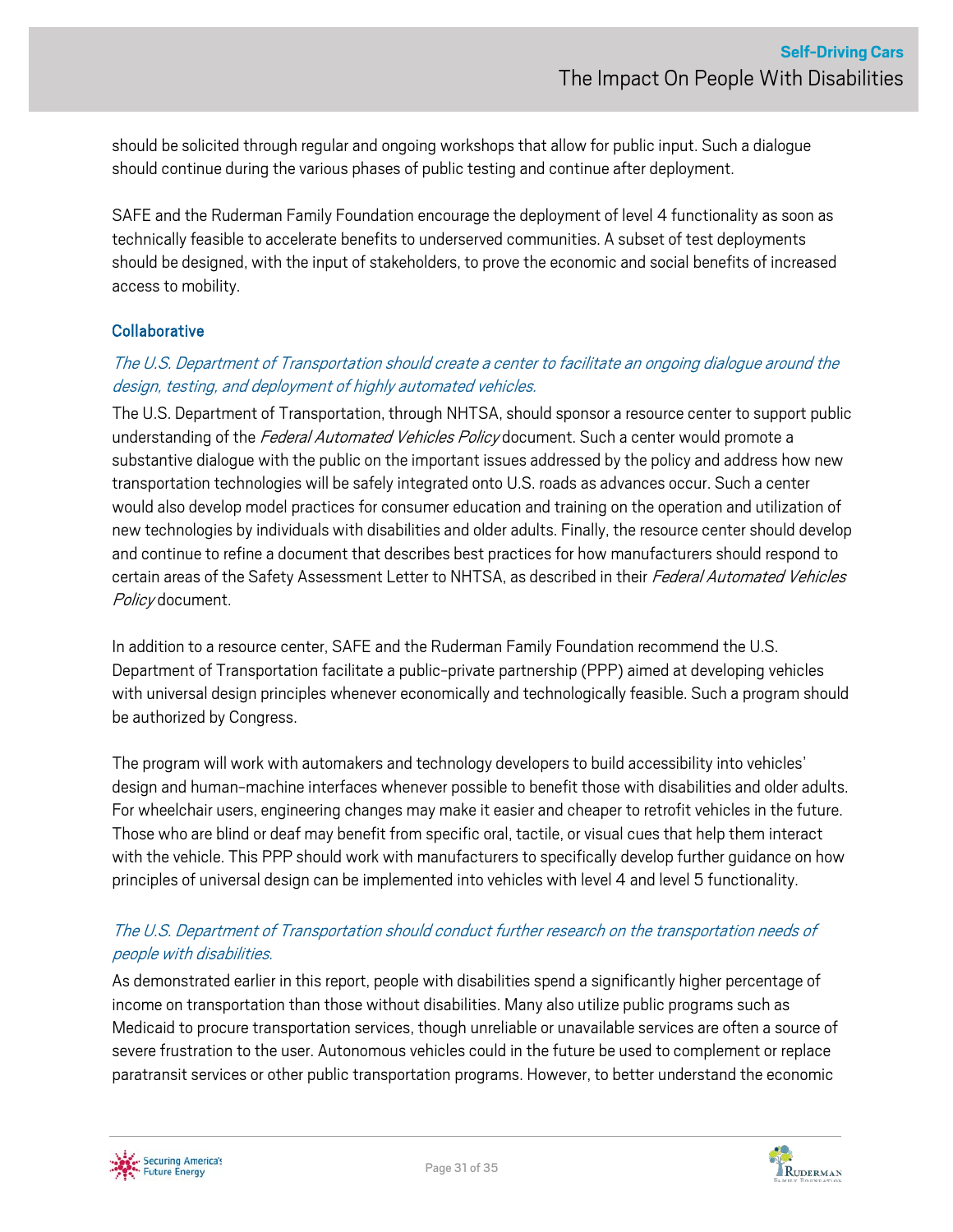implications and feasibility, we need up-to-date data. Currently much of the data on this subject is out of date.

The U.S. Department of Transportation should conduct a market analysis of current public and private spending on transportation for people with disabilities. As part of the process, the Department of Transportation's 2002 National Transportation Availability and Use Survey should be updated and enhanced. The final market analysis should be published and made available to state and local agencies that provide transportation services. Such an analysis should evaluate public spending on programs that operate outside of regular public transportation programs and paratransit services. It should segment by disability type whenever possible and include out-of-pocket spending on transportation services. It should also aim to make a distinction between spending on individual and group transportation. The private costs of retrofitting vehicles to make them accessible as well as the cost of assistive technology and equipment should also be considered.

In addition, the Department of Transportation should charge the Federal Transit Administration with further studying this issue and to determine how autonomous vehicles could be utilized in public fleets that provide accessible transportation services.



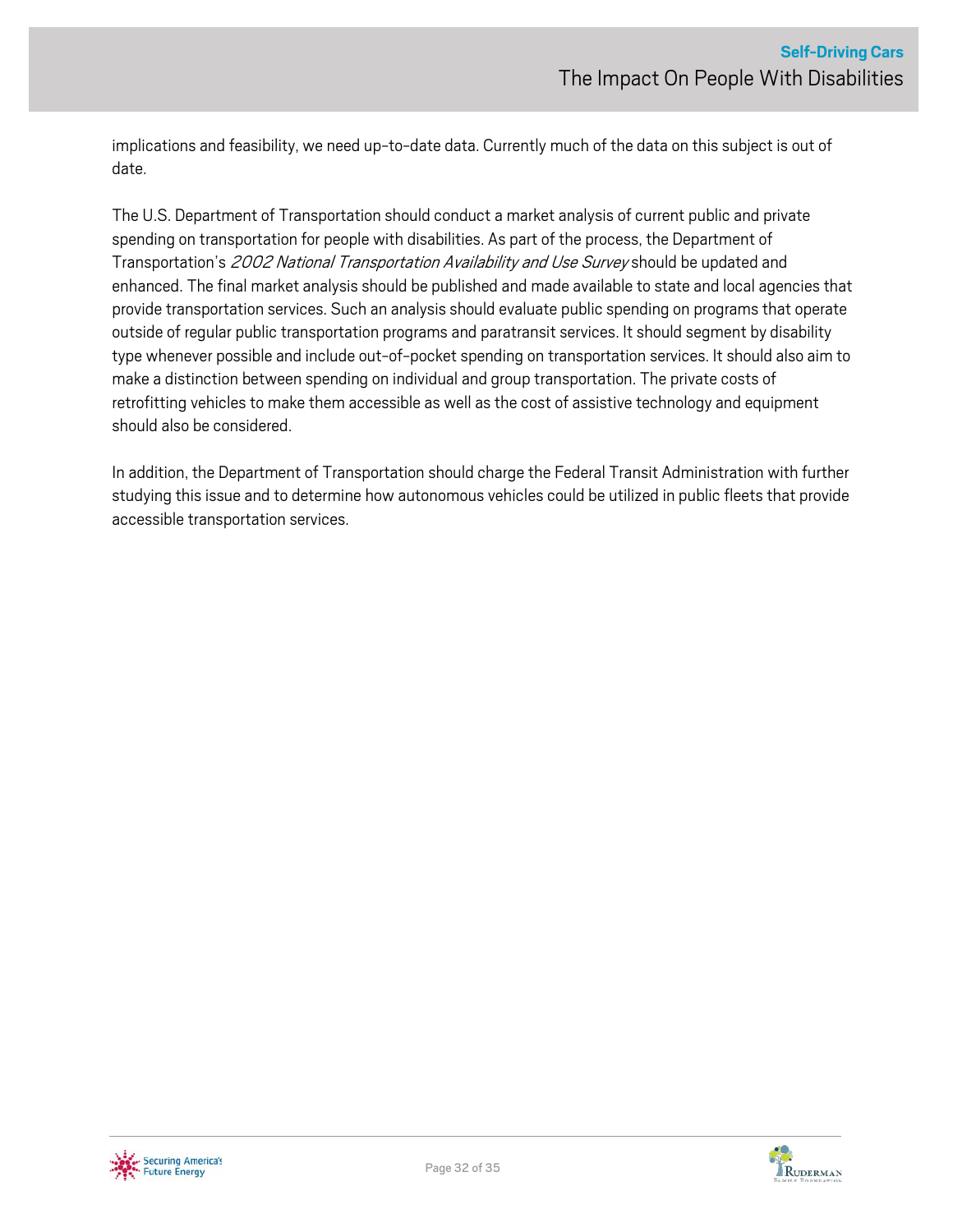# <span id="page-32-0"></span>Methodology

SAFE and the Ruderman Family Foundation began research for this issue brief by examining publicly available data sources and research on the topic of transportation accessibility for individuals with disabilities. Data that was out of date was supplemented through qualitative interviews to confirm validity. To add substantive analysis to the conversation, SAFE and the Ruderman Family Foundation utilized two quantitative models.

The first updated a National Academies of Science model to analyze the potential benefits of offering better non-emergency transportation to individuals with disabilities whose access to medical care is compromised through lack of access to transportation. This analysis led to a conservative estimate that almost 11.2 million medical appointments are missed annually by individuals with disabilities due to inadequate transportation. In addition, \$19 billion in health care expenditures, mostly from public entitlement programs, could be saved annually through improved access to medical care.

The second model was developed by SAFE to estimate the employment impacts increased transportation access may present to individuals with disabilities. The model showed that mitigating transportation related obstacles for individuals with disabilities would enable new employment opportunities for approximately 2 million individuals with disabilities.

In addition, SAFE conducted numerous interviews with stakeholders in the disability community to gain a broader understanding of the various transportation challenges and obstacles that each sub community faces. The individuals and organizations that provided input or were interviewed can be found below.



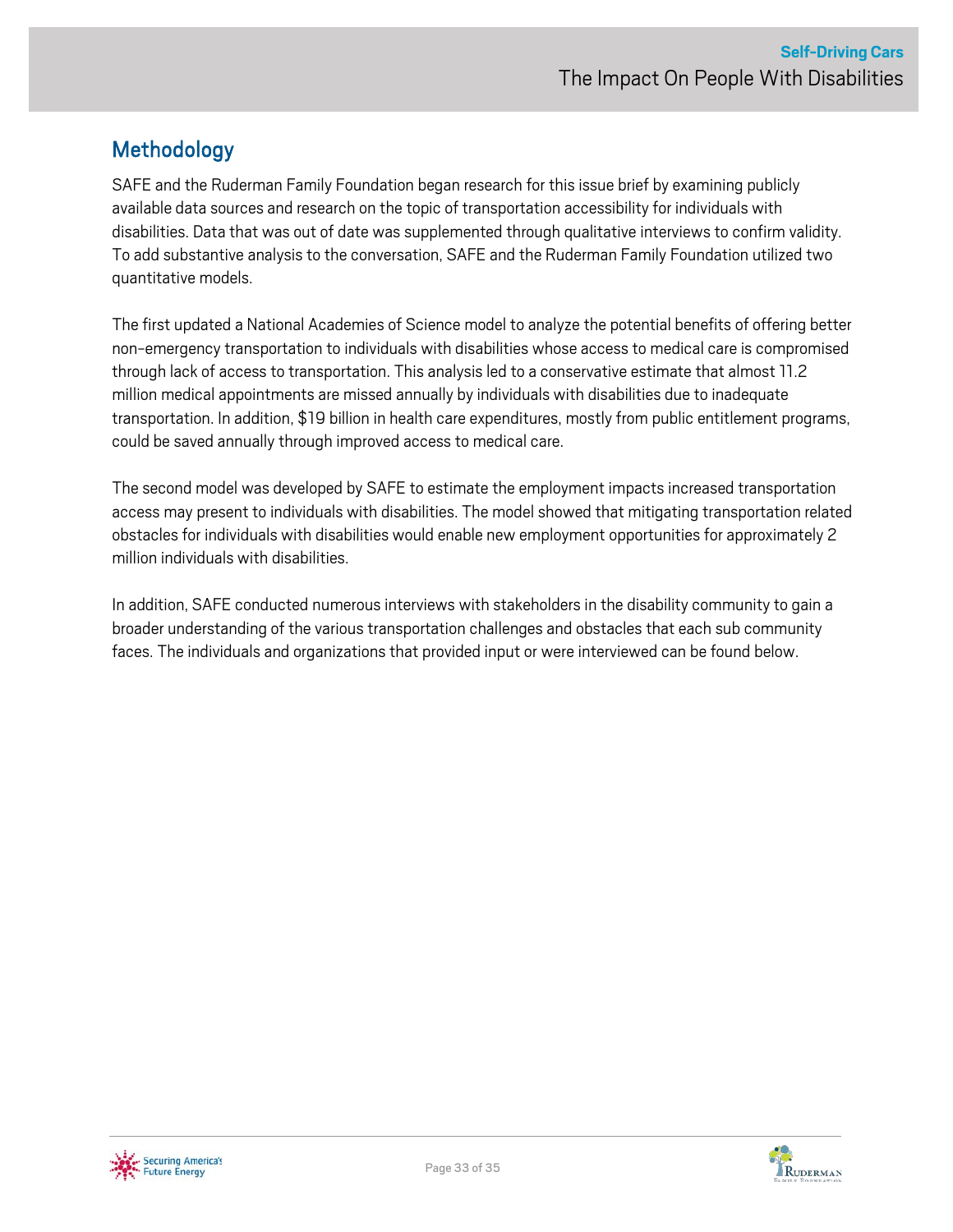#### Experts Interviewed

Zainab Alkebsi Policy Counsel, National Association of the Deaf

Heather Ansley Associate General Counsel for Corporate and Government Relations, Paralyzed Veterans of America

Garry Augustine Executive Director, Disabled American Veterans

Kelly Buckland Executive Director, National Council on Independent Living

Parnell Diggs Director of Government Affairs, National Federation of the Blind

Virginia Dize Program Director & Co-Director, National Aging and Disability Transportation Center, National Association of Area Agencies on Aging

Teresa Favuzzi Executive Director, California Foundation for Independent Living Centers

Sandy Finucane Senior Advisor, Epilepsy Foundation

Scott Hoesman CEO, Inquest Consulting

Dr. Andrew Houtenville Director of Research, University of New Hampshire, Institute on Disability

Keith Jones President, SoulTouchin' Experiences

John Kleindienst National Director of Voluntary Services, Disabled American Veterans

Lee Page Senior Associate Advocacy Director, Paralyzed Veterans of America

Eric Schnell Board Chair, Self-Driving US

Marianne Stock Rural Program Manager, Federal Transit Administration